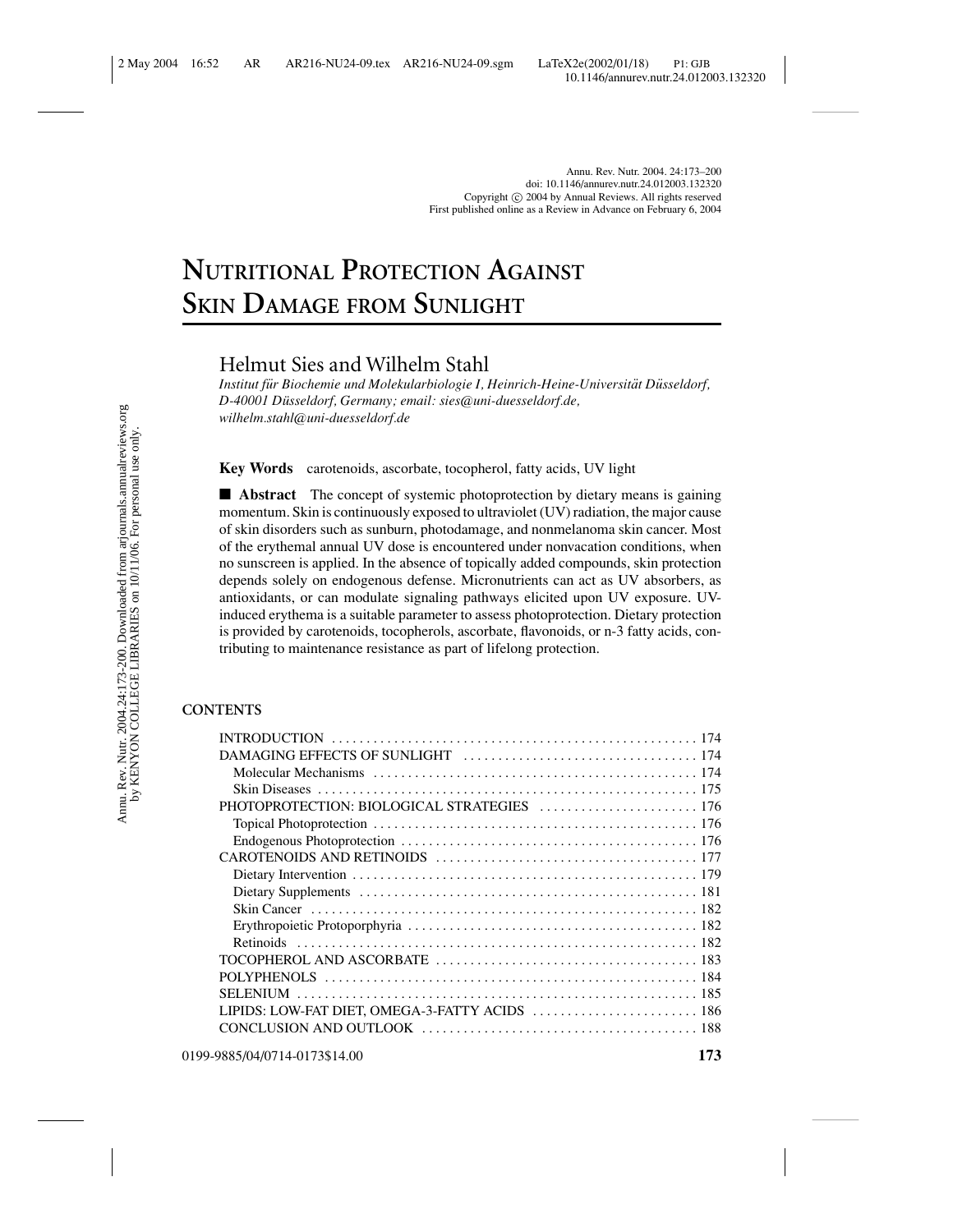## **INTRODUCTION**

Exposure to ultraviolet (UV) radiation, the major cause for skin disorders such as sunburn, photodamage, and skin cancer, is an issue concerning the entire life span. Only recently it became clear that, interestingly, the predominant exposure to UV light occurs under everyday circumstances. The average erythemal UV dose in the United States is about 25,000 J/m<sup>2</sup> per year; 22,000 J/m<sup>2</sup> for females and 28,000 J/m<sup>2</sup> for males (65, 67). Additional exposure of about 7800 J/m<sup>2</sup> occurs with a conservative vacation. Thus, human skin is exposed to a large degree (about two thirds of the cumulative erythemal UV dose/year) inadvertently, when no topical protection is used, and especially fair-skinned individuals should be advised to protect themselves throughout their lives from excess UV radiation (66). Furthermore, contrary to previous assumptions, recent analysis of UV exposure data shows that Americans actually get less than 25% of their lifetime UV dose by the age of 18 (66). Three fourths of lifetime exposure is delivered during adulthood and older age. Photoprotection by endogenous compounds provided from components in the diet via endogenous delivery to the skin becomes a focus of lifelong major interest. Knowledge on systemic photoprotection is in its early stages (108), although pioneering studies stem from about 30 years ago (41, 54, 100). There is evidence from in vitro, animal, and human studies demonstrating actions of dietary constituents as endogenous photoprotectants (148). While protection through individual dietary components in terms of sun protection factor (SPF) may be considerably lower than that achieved using topical sunscreens, an increased lifelong overall protection via dietary supply may contribute significantly to skin health. This review addresses the concept of human dietary photoprotection.

## **DAMAGING EFFECTS OF SUNLIGHT**

#### **Molecular Mechanisms**

Upon light exposure, a cascade of photo-induced chemical and biological reactions takes place in the target tissue (39, 64, 121, 124, 169). As a primary event, light interacts with a suitable chromophore. The chromophore may be damaged directly or may act as photosensitizer initiating subsequent chemical reactions. In the presence of oxygen, secondary reactive oxygen intermediates are generated. These reactive oxygen species (ROS) may damage molecules and cellular structures. The chemical reaction cascade leads to cellular biochemical responses including modified gene expression, impact on kinase-dependent signaling pathways, immune and inflammatory events, or induction of apoptosis.

An example of a direct modification of the chromophore is the formation of dimeric pyrimidine bases of DNA (124). Exogenous agents (70) and endogenously occurring compounds including porphyrins, flavins, DNA bases, or amino acids and their derivatives like urocanic acid are considered to act as photosensitizing molecules (78). According to the postexcitational chemistry of photooxidation,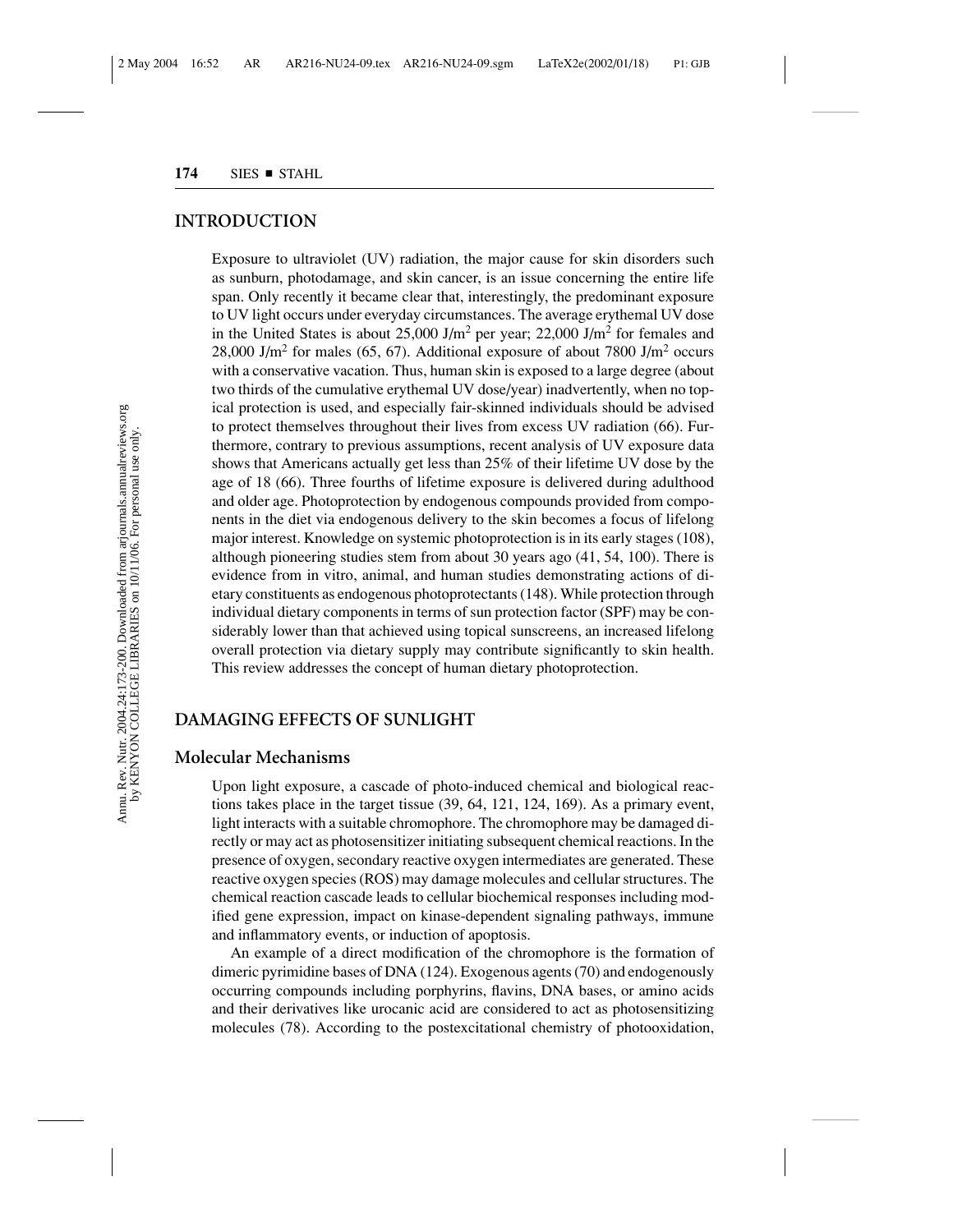the processes are assigned to either Type I or Type II photooxidation reactions (38, 56, 64, 124).

Photooxidative deterioration of cellular structures and biomolecules entails biochemical responses at different levels. UV radiation affects the immune system, and UVB-dependent immune suppression is thought to play a key role in photocarcinogenesis (11). Apoptotic keratinocytes (sunburn cells) are found in skin after UVB or high-dose UVA irradiation (33, 94). UV irradiation leads to the release of ceramides from specialized membrane domains known as rafts. Ceramides act as second messengers and are involved in cellular processes including proliferation, differentiation, senescence, and apoptosis (111). Cellular events and regulatory pathways are also directly triggered by specific reactive oxygen species (91, 169, 172). Singlet molecular oxygen is a mediator of UVA-induced signaling and affects, for example, the expression of heme oxygenase-1, ICAM-1, and matrix metalloproteinases (MMPs) (26, 73, 138). MMPs play a central role in the process of skin aging, cleaving collagen and other basement membrane components (169).

#### **Skin Diseases**

Sunburn is observed as a common reaction when skin is excessively exposed to sunlight. This injury is called UV-induced erythema, or *erythema solare* (36). Damage resulting from photochemical reactions leads to the stimulation of inflammatory pathways. UVB irradiation is considered the major cause of typical sunburn, which starts to develop within a few hours, culminating about 18–24 hours post irradiation.

The individual sensitivity toward erythematogenic UV exposure is characterized by the minimal erythemal dose (MED), which is defined as the lowest dose of UV radiation that will produce a detectable erythema 24 hours after exposure (114). MED values differ between individuals and depend on the actual endogenous protection by melanin (tanning) and on the skin type (3).

Basal cell carcinoma, squamous cell carcinoma, and malignant melanoma are the major types of skin cancer. Basal cell carcinoma is the most common and least dangerous skin cancer, whereas malignant melanoma is comparatively rare but among the most fatal of all kinds of cancer. There is increasing evidence that the incidence of the three main types of skin cancer is linked to sun exposure, individual sun sensitivity, and to some extent to the history of sunburn (5, 45, 106). Sunlight and especially the UVB part of the spectrum comprise a complete physical carcinogen (11, 121).

As does any other organ, skin ages in a chronological sense with impaired cellular and subcellar functions (169). However, skin may also age prematurely as a result of overexposure to exogenous environmetal factors such as UV radiation. This photoaging process is mainly related to increased exposure to UVA light, but UVB also initiates photoaging (26). Damage to components of the extracellular matrix such as collagen alters dermal structure. As a consequence, skin loses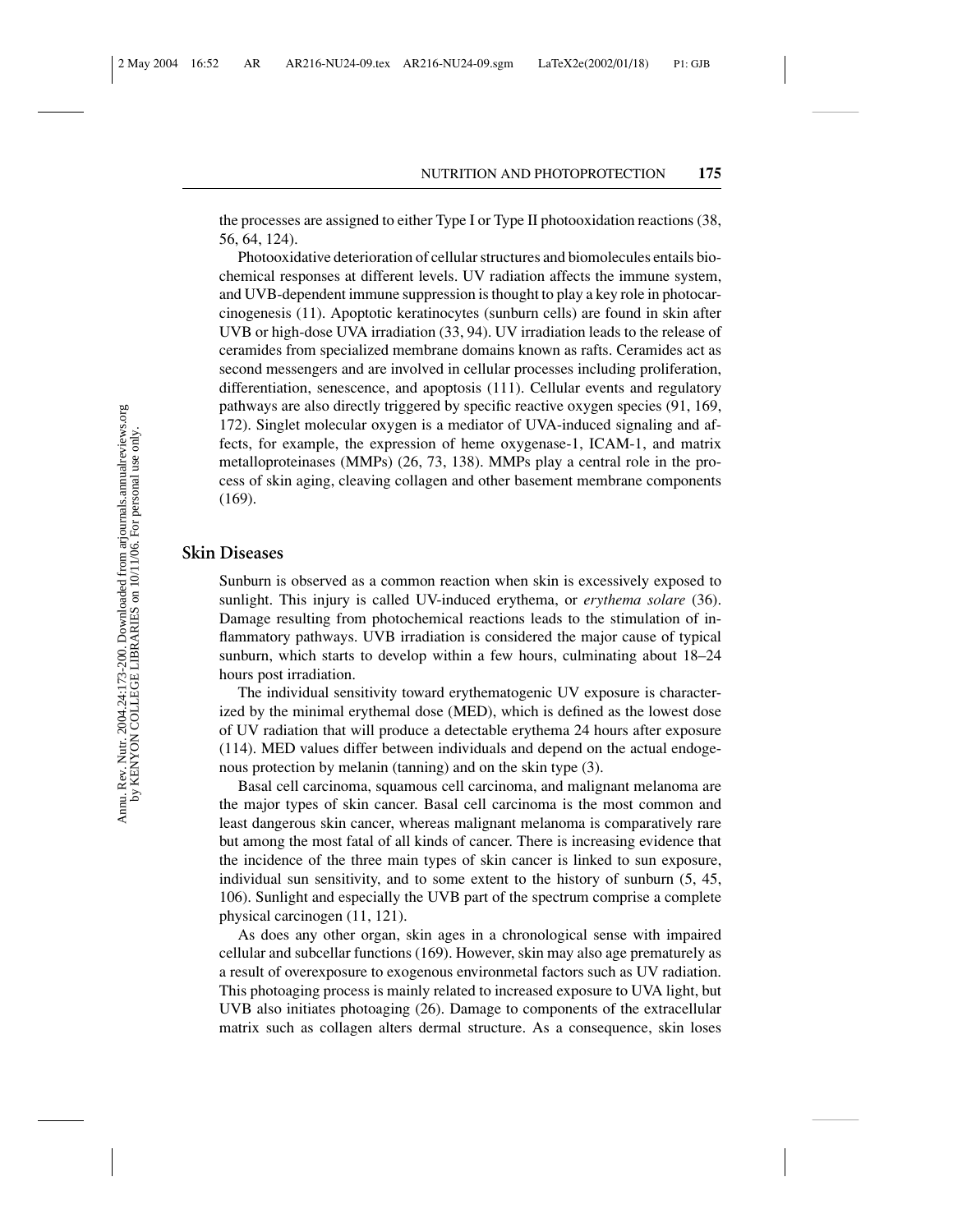rigidity, elasticity, and resilience, appearing rough, leathery, and wrinkled, with uneven pigmentation and brown spots (10).

## **PHOTOPROTECTION: BIOLOGICAL STRATEGIES**

#### **Topical Photoprotection**

There are different strategies for protection of skin against UV-dependent damage (174). Most simple are avoidance of sun exposure and wearing protective clothing as well as topical application of sunscreens, generally recommended during times of intense exposure, e.g., during holidays or stays at high altitude. It has been speculated that an increased topical protection against UV light might affect endogenous vitamin D synthesis in the skin and may cause disorders related to vitamin D deficiency, e.g., reduced bone strength (81, 107). However, at present the intake of a vitamin D supplement during use of a sunscreen is discussed controversially (61, 107).

Human skin is protected against UV radiation by melanins, endogenous pigments that scatter and absorb UV light (115). Upon sun exposure, pigmentation is enhanced by stimulated synthesis of melanin in the epidermal melanocytes (suntan). The risk for UV-related skin disorders is correlated with pigmentation; the darker the skin, the lower the risk (176). Application of L-tyrosine as a key component of melanin biosynthesis was investigated in animals and humans. However, only minor effects were observed (28). Improved pigmentation was achieved with L-DOPA in animals. Topically applied, synthetic tanning compounds like dihydroxyacetone do not stimulate melanin production. Increased pigmentation results from chemical modifications of stratum corneum–associated proteins (93, 109).

The use of sunscreens for topical protection is promoted as an integral part of skin cancer prevention programs (107). In most of the sunscreens, UV-absorbing compounds and inorganic pigments like titanium dioxide or zinc oxide are combined. Thus, absorption, reflection, and light scattering are the chemical and physical principles of protection.

The effectiveness of sunscreens to protect against UVB is denoted by the SPF, which is determined following standardized methods (75). SPF is calculated as the ratio of the MED measured on protected skin over the MED of unprotected skin. In the assay 2 mg of sunscreen are applied per  $\text{cm}^2$  of skin (53, 75). In practical use, sunscreens are employed under nonstandardized conditions, and often topical application may be inadequate to obtain optimal protection expected from SPF (9, 93, 126).

### **Endogenous Photoprotection**

Systemic photoprotection through endogenous supply of components provides an important contribution to the defense against UV effects. In addition to some drugs like psoralens or antimalarial agents, dietary constituents have been investigated. Structural requirements for suitable systemic photoprotection depend on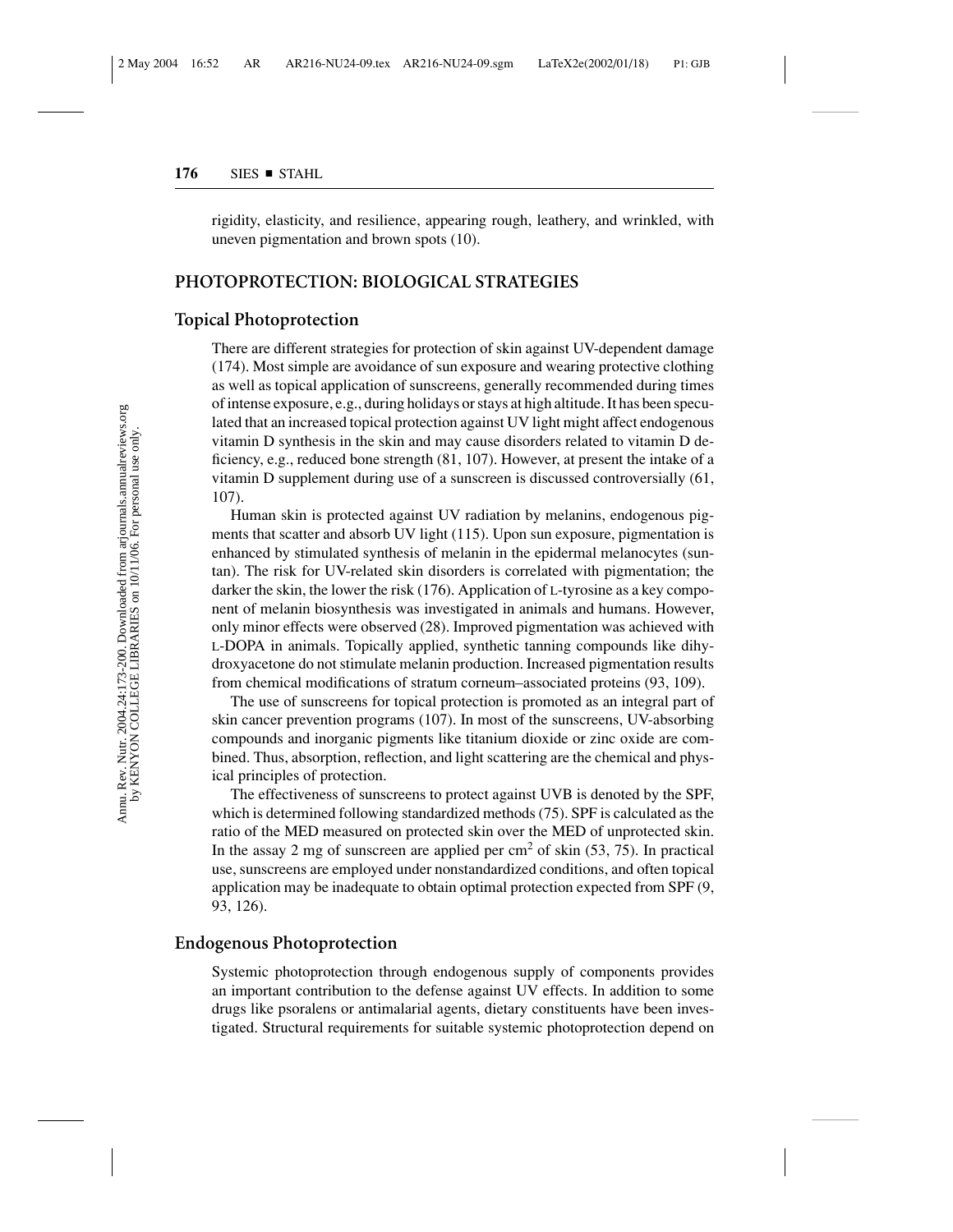the supposed underlying mechanism of action (19):

- increasing the barrier for UV light; e.g., UV-absorbing compounds
- protecting target molecules while acting as scavengers; e.g., antioxidants
- repairing UV-induced damage by induction of repair systems
- suppressing cellular responses; e.g., anti-inflammatory agents

Dietary micronutrients include efficient antioxidants capable of directly scavenging lipophilic and hydrophilic prooxidants or serving as constituents of antioxidant enzymes. Carotenoids, tocopherols, flavonoids and other polyphenols as well as vitamin C (for chemical structures see Figure 1) contribute to antioxidant defense and may also contribute to endogenous photoprotection.

The levels of antioxidant vitamins and micronutrients in skin vary with respect to skin area and skin layer (144, 155, 157) (see Table 1). High levels of carotenoids are found in skin of the forehead, palm of the hand, and in dorsal skin; lower levels are found in skin of the arm and the back of the hand. Vitamins E and C are lower in the dermis than in the epidermis. The stratum corneum contains amounts of tocopherol similar to that in the epidermis with increasing levels at inner layers (158). Polyunsaturated fatty acids and retinoids play a role during inflammatory reactions and cellular signaling and might thus serve in systemic photoprotection.

Mitochondrial mutations of DNA accumulate during aging and can be detected at elevated levels in prematurely aged skin following chronic exposure to UV light. In vitro data provide evidence that dietary micronutrients like  $\beta$ -carotene interact with UVA in the cell and prevent the induction of photoaging-associated mtDNA mutations (48). UV-induced signal transduction pathways provide targets for compounds that activate enzymes (49), and polyphenols have been shown to inhibit UV-dependent activation of mitogen-activated protein kinases (MAPK) and AP-1 (110).

The concept of endogenous photoprotection implies that the active compound is available in sufficient amounts at the target site (151). Thus, structural features are important, and influence pharmacokinetic parameters like absorption, distribution, and metabolism, and may affect the level of the compound in skin (160, 175).

#### **CAROTENOIDS AND RETINOIDS**

Carotenoids as plant pigments function in the protection of the plant against excess light (42). A system of conjugated double bonds comprises the backbone of these molecules, which carry acyclic or cyclic substituents and, in the case of xanthophylls, contain functional oxygen groups (112). Major carotenoids in the human organism are β-carotene,  $\alpha$ -carotene, lycopene, phytoene, and phytofluene, as well as the xanthophylls lutein, zeaxanthin, and  $\alpha$ - and  $\beta$ -cryptoxanthin (89, 150). A number of other dietary carotenoids such as violaxanthin or capsorubin are rarely found in human blood, due to poor absorption or direct metabolism (120). The extended system of conjugated double bonds is crucial for the antioxidant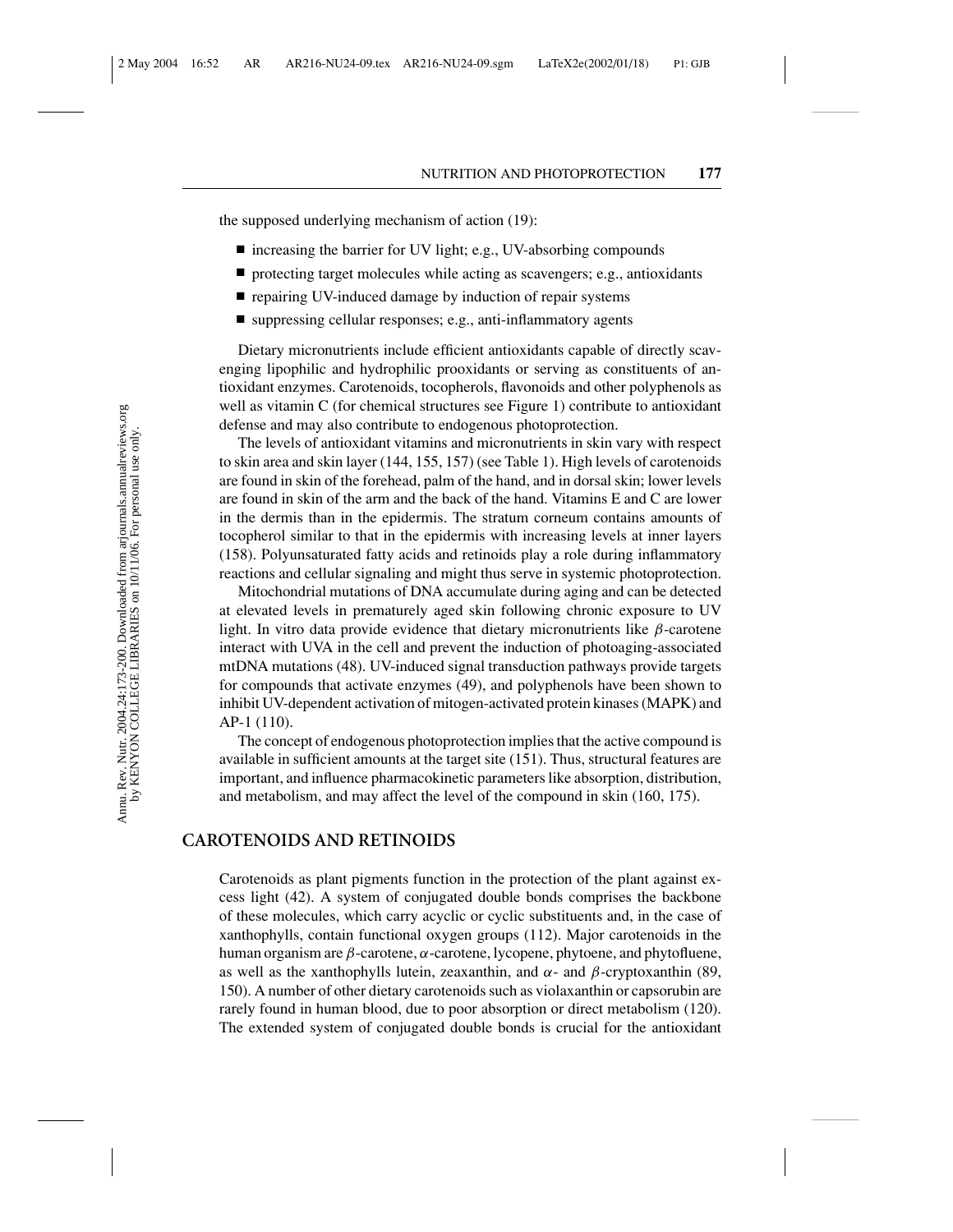



Figure 1 Chemical structures of selected dietary compounds used in photoprotection. **Figure 1** Chemical structures of selected dietary compounds used in photoprotection.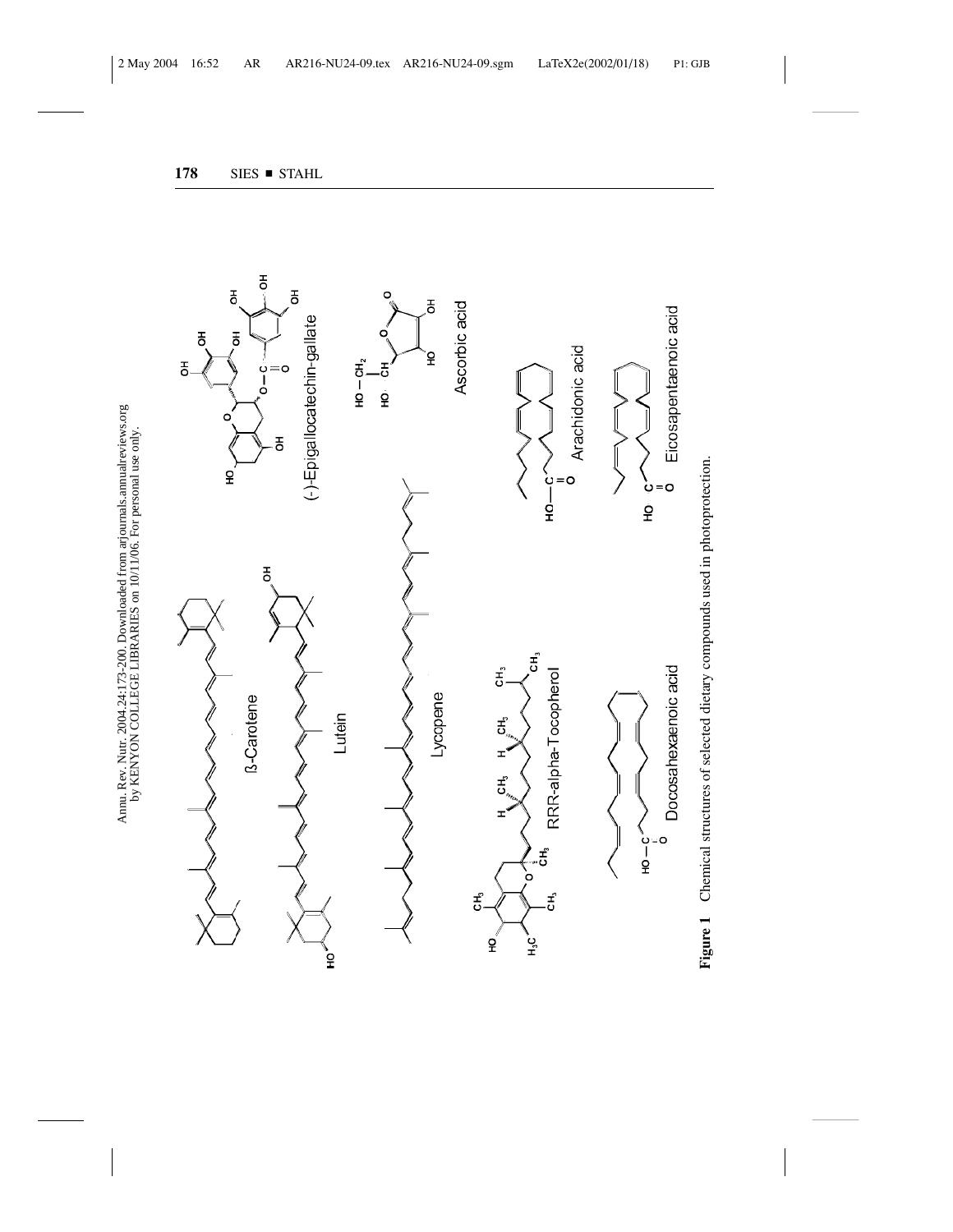| Micronutrient (skin layer)         | Skin level (pmol/mg wet wt) <sup>a</sup> | Reference |
|------------------------------------|------------------------------------------|-----------|
| $\alpha$ -Tocopherol               |                                          |           |
| Epidermis                          | $24.8 \pm 9.6$                           | (60)      |
| Epidermis and dermis               | $25.4 \pm 0.2$                           | (118)     |
| Dermis                             | $16.2 \pm 1.1$                           | (140)     |
| Epidermis                          | $31.0 \pm 3.8$                           | (140)     |
| Stratum corneum                    | $33.0 \pm 4.0$                           | (158)     |
| Carotenoids (Epidermis and dermis) |                                          |           |
| $\beta$ -Carotene                  | $0.05 \pm 0.04$                          | (79)      |
| $\alpha$ -Carotene                 | $0.02 \pm 0.01$                          |           |
| Lycopene                           | $0.13 \pm 0.10$                          |           |
| Phytoene                           | $0.12 \pm 0.04$                          |           |
| Phytofluene                        | $0.03 \pm 0.02$                          |           |
| $\beta$ -Carotene                  | $0.11 \pm 0.01$                          | (118)     |
| $\alpha$ -Carotene                 | $0.01 \pm 0.01$                          |           |
| Lycopene                           | $0.22 \pm 0.01$                          |           |
| Lutein                             | $0.03 \pm 0.01$                          |           |

**TABLE 1** Micronutrient levels in human skin

a Data from cited references, converted to pmol/mg wet wt.

properties of carotenoids (99, 149). Carotenoids are among the most efficient natural scavengers of singlet molecular oxygen (147). At low oxygen tension carotenoids are also able to scavenge peroxyl radicals (32).

Carotenoids are found in the all-trans configuration in most plants, whereas several *cis*-isomers have been identified in human blood and skin. Such *cis*-isomers exhibit an additional absorption maximum in the UV range, depending on the position of the cis double bond in the molecule (27). Phytoene and phytofluene are noncolored carotenoids with only three and five double bonds in conjugation, respectively, with high UV absorption maxima.

Carotenoids are present at the target sites of light-induced damage, the skin and the eye (24, 171). The dermal pattern of carotenoids resembles that of plasma (119, 171), and the absolute levels vary between different skin areas (144). Small amounts of fatty acid esters of lutein, zeaxanthin, 2',3'-anhydrolutein, α-cryptoxanthin, and β-cryptoxanthin are also found in human skin (171). Carotenoids contribute significantly to normal human skin color, in particular the appearance of yellowness (1). Noninvasive methods have been developed, using reflectance spectroscopy or Raman spectroscopy to determine carotenoid levels in skin (79, 144). Consuming high amounts of carotenoids may result in discoloration to orange or yellow (carotenodermia) (29, 105).

#### **Dietary Intervention**

Intervention studies on UV-protective effects of carotenoids are presented in Table 2. In one study (145), protection against UV-induced erythema was observed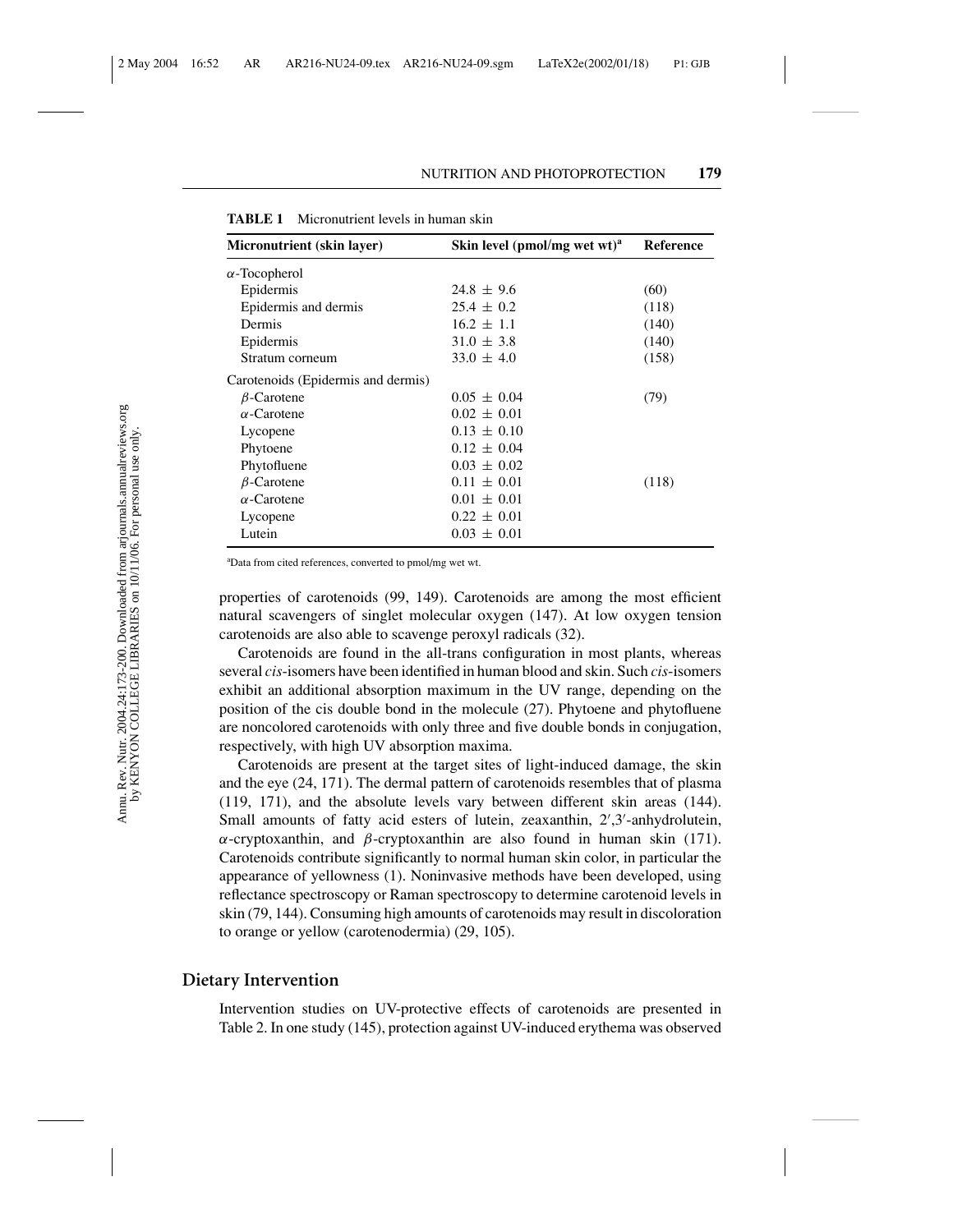|                                                                                  | Duration (wk)  | <b>Result</b>                  | <b>Reference</b> |
|----------------------------------------------------------------------------------|----------------|--------------------------------|------------------|
| Dietary intervention:<br>40 g tomato paste equivalent<br>to 16 mg lycopene/d     | 10             | Erythema less pronounced (145) |                  |
| Supplementation:<br>$\beta$ -Carotene 60 mg/d<br>Plus canthaxanthin 90 mg/d      | $\overline{4}$ | No protection                  | (173)            |
| $\beta$ -Carotene 180 mg/d                                                       | 10             | $MEDa$ increased               | (102)            |
| $90 \text{ mg/d}$                                                                | 3              | No protection                  | (62)             |
| $30 \text{ mg/d}$                                                                | 12             | Erythema less pronounced       | (68)             |
| $24 \text{ mg/d}$                                                                | 12             | Erythema less pronounced       | (143)            |
| $30 - 90$ mg/d                                                                   | 24             | MED increased                  | (96)             |
| $24 \text{ mg/d}$                                                                | 12             | Erythema less pronounced       | (80)             |
| Mixed carotenoids 24 mg/d<br>$(\beta$ -carotene, lycopene, lutein;<br>8 mg each) | 12             | Erythema less pronounced       | (80)             |
| Lycopene 6 mg, $\beta$ -carotene 6 mg,<br>tocopherol 10 mg, Se 75 $\mu$ g/d      | 7              | MED increased                  | (34)             |
| $RRR-\alpha$ -tocopheryl-acetate 400 IU/d                                        | 26             | No protection                  | (170)            |
| $RRR-\alpha$ -tocopherol 3000 IU/d                                               | 7              | No protection                  | (59)             |
| RRR- $\alpha$ -tocopherol 1000 IU/d<br>Plus ascorbate 2000 mg/d                  | 1              | MED increased                  | (46)             |
| RRR-a-tocopherol 3000 IU/d<br>Plus ascorbate 3000 mg/d                           | 7              | MED increased                  | (59)             |
| Ascorbate 3000 mg/d                                                              | 7              | No protection                  | (59)             |
| $500$ mg/d                                                                       | 8              | No protection                  | (103)            |

**TABLE 2** Dietary intervention and supplementation studies with micronutrients investigating UV protection with endpoints related to sunburn

a MED, minimal erythemal dose.

after dietary intervention, as opposed to supplementation with isolated compounds (see below). Tomato paste contains high amounts of the tomato-specific carotenoid lycopene and was selected as a natural dietary source providing carotenoids to protect against UV-induced erythema in humans (145) (Table 2). Ingestion of tomato paste (40 g/day, equivalent to 16 mg lycopene/day) over a period of 10 weeks led to elevated serum levels of lycopene from about 0.4  $\mu$ mol/L at basal to  $0.7 \mu$  mol/L after 10 weeks of intervention; total carotenoids in skin also increased. No significant protection was found at week 4, but after 10 weeks of treatment, erythema formation was significantly lower in the group consuming the tomato paste than in the controls. Erythema was induced with a solar light simulator at 1.25 MED, and reddening of the skin was evaluated before and 24 hours after irradiation by chromametry. Erythema intensity was lower after treatment. This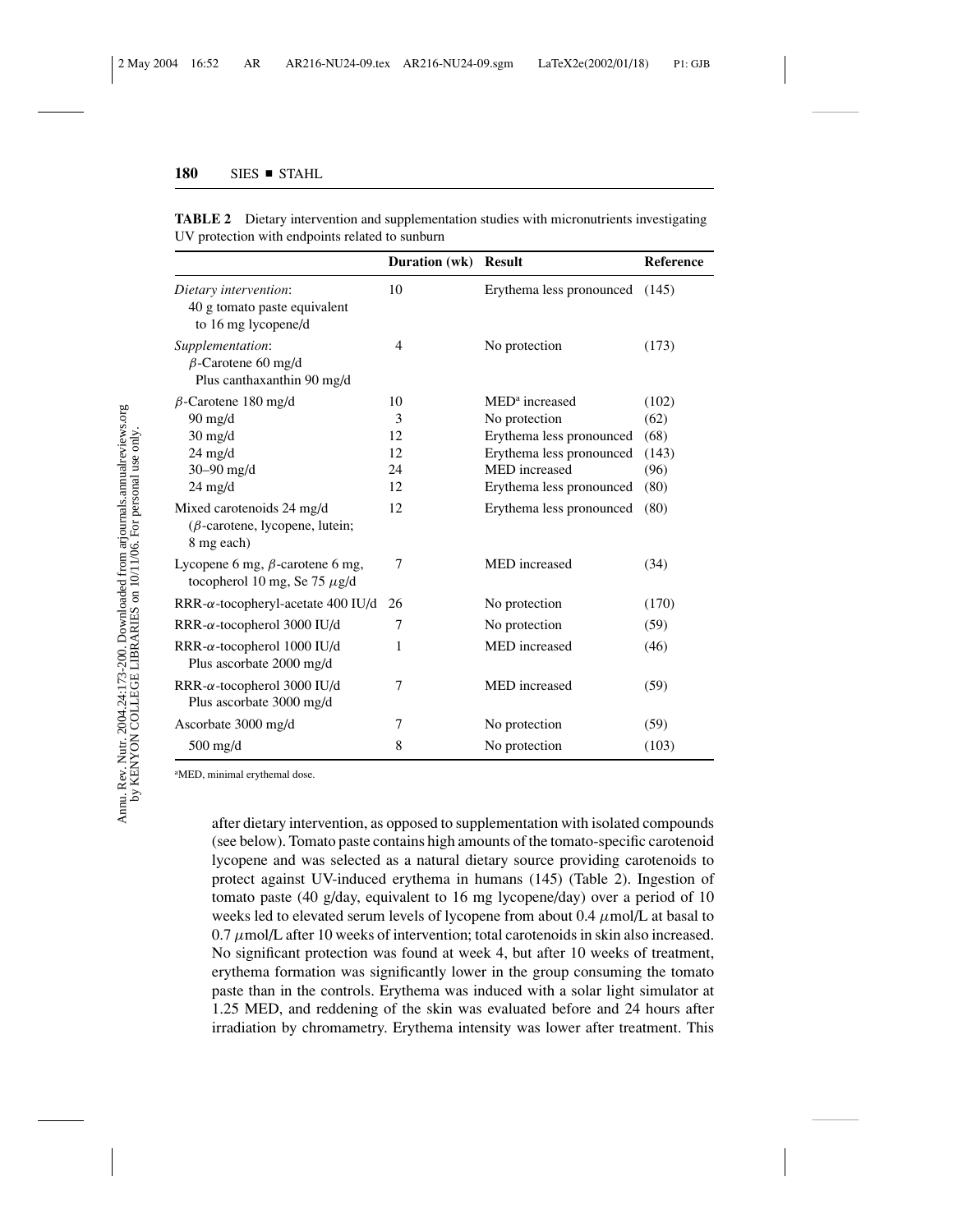study (145) demonstrates that UV-induced erythema can be ameliorated by dietary intervention.

# **Dietary Supplements**

One of the first studies regarding effects of  $\beta$ -carotene on the development of *erythema solare* was initiated by Mathews-Roth (102). Healthy volunteers received a supplement providing 180 mg of  $\beta$ -carotene per day over a period of 10 weeks. Threshold MED was significantly higher in the group supplemented with  $\beta$ -carotene. However, no significant difference between the supplemented group and the control was found in the degree of erythema. In a placebo-controlled study, pretreatment with 30 mg of  $\beta$ -carotene per day for 10 weeks diminished the intensity of erythema induced by sunlight (68). A modest protection against UVAas well as UVB-induced erythema was also observed in a study where increasing doses of  $\beta$ -carotene (30–90 mg/d) were applied for 24 weeks; MED at the end of the study was 1.5-fold higher than the MED before treatment (96).

The efficacy of  $\beta$ -carotene in systemic photoprotection depends on the duration of treatment before exposure and on the dose (Table 2). In studies documenting protection against UV-induced erythema, supplementation with carotenoids lasted for at least seven weeks, and the dose was at least a total of 12 mg of carotenoids per day (68, 80, 96, 102, 143). In studies reporting no protective effects the treatment period was only three to four weeks (62, 173). No statistically significant change in the light sensitivity was found when a mixture of antioxidants with about 5 mg  $\beta$ -carotene per day and some additional lycopene was ingested (74). However, a decrease in UV-dependent expression of MMP-1 and MMP-9 was measured.

Concerns about the safety of  $\beta$ -carotene when applied in high doses raised a discussion on suitable dose levels for photoprotection (14). In two long-term intervention trials with individuals at high risk for cancer, an increased incidence for lung cancer of about 20% was found in the groups that received  $\beta$ -carotene supplements. In these studies,  $\beta$ -carotene was applied for several years at doses of 20 and 30 mg per day alone or in combination with  $\alpha$ -tocopherol or retinol (2, 113).

In order to lower the dose of  $\beta$ -carotene, it was investigated whether the compound can be partially substituted by other carotenoids for sun protection (80). The photoprotective effect of  $\beta$ -carotene (24 mg/d) was compared to that of a carotenoid mixture consisting of  $\beta$ -carotene, lutein, and lycopene (8 mg each/d). Supplementation was performed for 12 weeks, and carotenoid levels in serum and skin, as well as erythema intensity after irradiation with a solar light simulator were determined at baseline and after 6 and 12 weeks of treatment. The intensity of erythema 24 hours after irradiation was diminished to a similar extent in both groups receiving carotenoid. Hence, supplementation for 12 weeks with 24 mg of a carotenoid mixture supplying 8 mg each of  $\beta$ -carotene, lutein, and lycopene ameliorates UV-induced erythema in humans (80).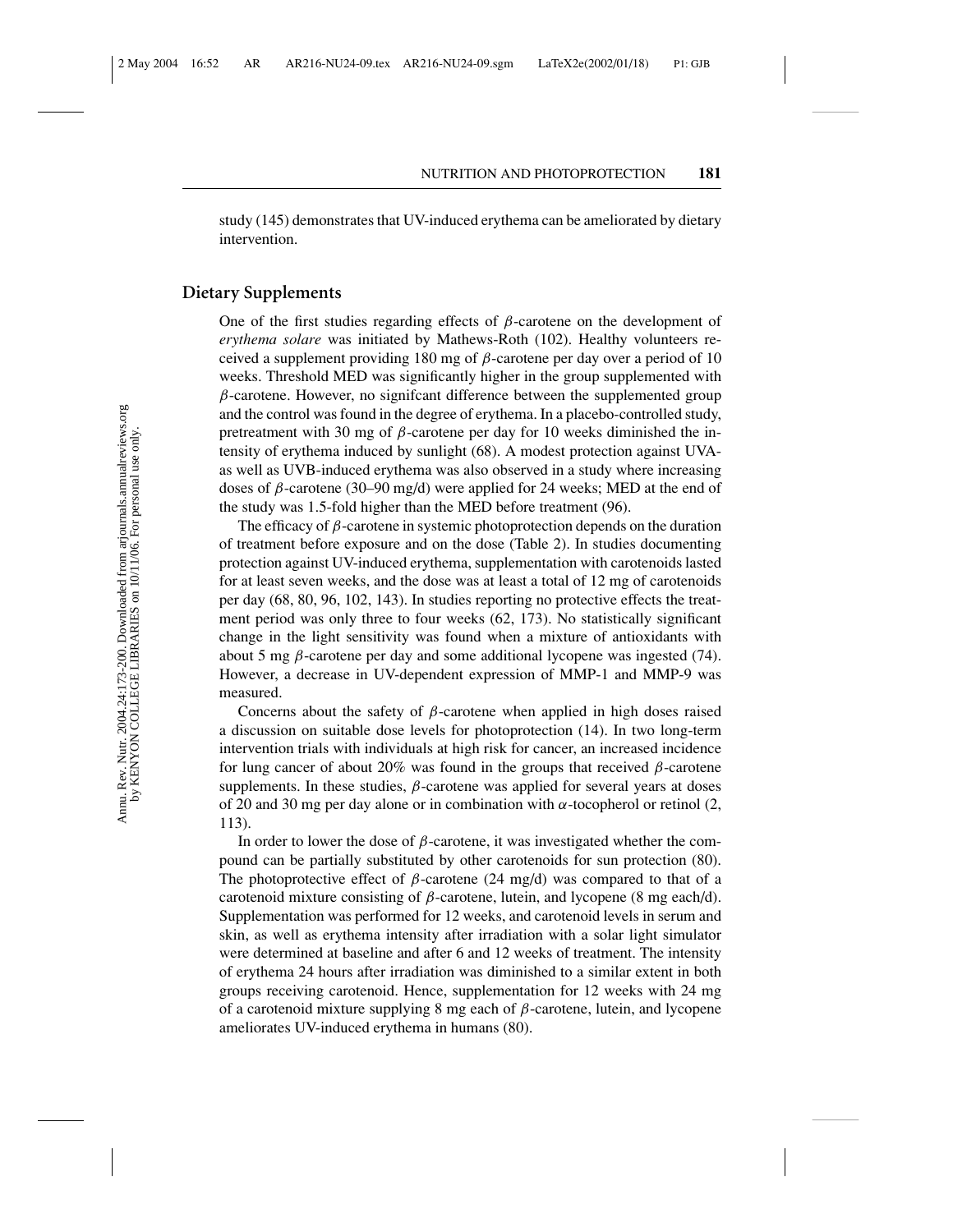Protective effects of lutein in combination with zeaxanthin (ratio 20:1) have also been demonstrated in an animal experiment with hairless mice (69). Upon supplementation with a mixture of both carotenoids, epidermal hyperproliferation and inflammatory response following UVB irradiation were diminished. Using an antioxidant mixture providing 6 mg of  $\beta$ -carotene and 6 mg of lycopene per day (with an additional 10 mg RRR- $\alpha$ -tocopherol and 75  $\mu$ g selenium), protection against UV-induced skin damage was achieved in humans (34). Intervention for a period of seven weeks resulted in elevation of the actinic erythema threshold and diminished UV-induced erythema. Additionally, pigmentation was increased, lipid peroxidation diminished and the number of sunburn cells were found to be lower.

#### **Skin Cancer**

In animal studies, carotenoids proved to be useful agents to prevent skin cancer, and the incidence of nonmelanoma skin cancers was inversely related to  $\beta$ carotene serum levels (95). However, at present there is no clear evidence from epidemiological or interventional studies that  $\beta$ -carotene or other carotenoids contribute to the prevention of any type of skin cancer in humans (4, 7). In two intervention trials with  $\beta$ -carotene at 50 or 30 mg/d, no significant effect on the incidence for nonmelanoma skin cancers was found (71, 72). Also, no effect of  $\beta$ -carotene (30 mg/d) on the incidence of solar keratosis was observed in a randomized controlled study with more than 1600 participants (37). However, protection was associated with the use of sunscreen with or without additional  $\beta$ -carotene supplement.

#### **Erythropoietic Protoporphyria**

 $\beta$ -Carotene and, to a lesser extent, lycopene and other antioxidants are successfully applied to ameliorate secondary effects of erythropoietic protoporphyria (EPP) (101). High levels of porphyrins trigger photooxidative reactions leading to skin damage. Upon light exposure, the patients experience a burning sensation followed by erythema formation. Singlet molecular oxygen and electronically excited triplet states of suitable sensitizers are involved in the pathogenesis of EPP. Some patients respond positively to treatment with high doses of carotenoids (up to 180 mg  $\beta$ carotene/d for several months); the symptoms following photosensitization are ameliorated (57, 164).

# **Retinoids**

Retinoids, retinoic acid or natural and synthetic derivatives, are widely applied in the treatment of skin disorders including acne, psoriasis, ichthyosis, and keratodermatosis (25). Clinical trials using retinoids in the treatment of skin cancers led to conflicting results (82). Although retinoic acid triggers pathways of cell growth and differentiation, its use as a preventive agent is limited due to toxicological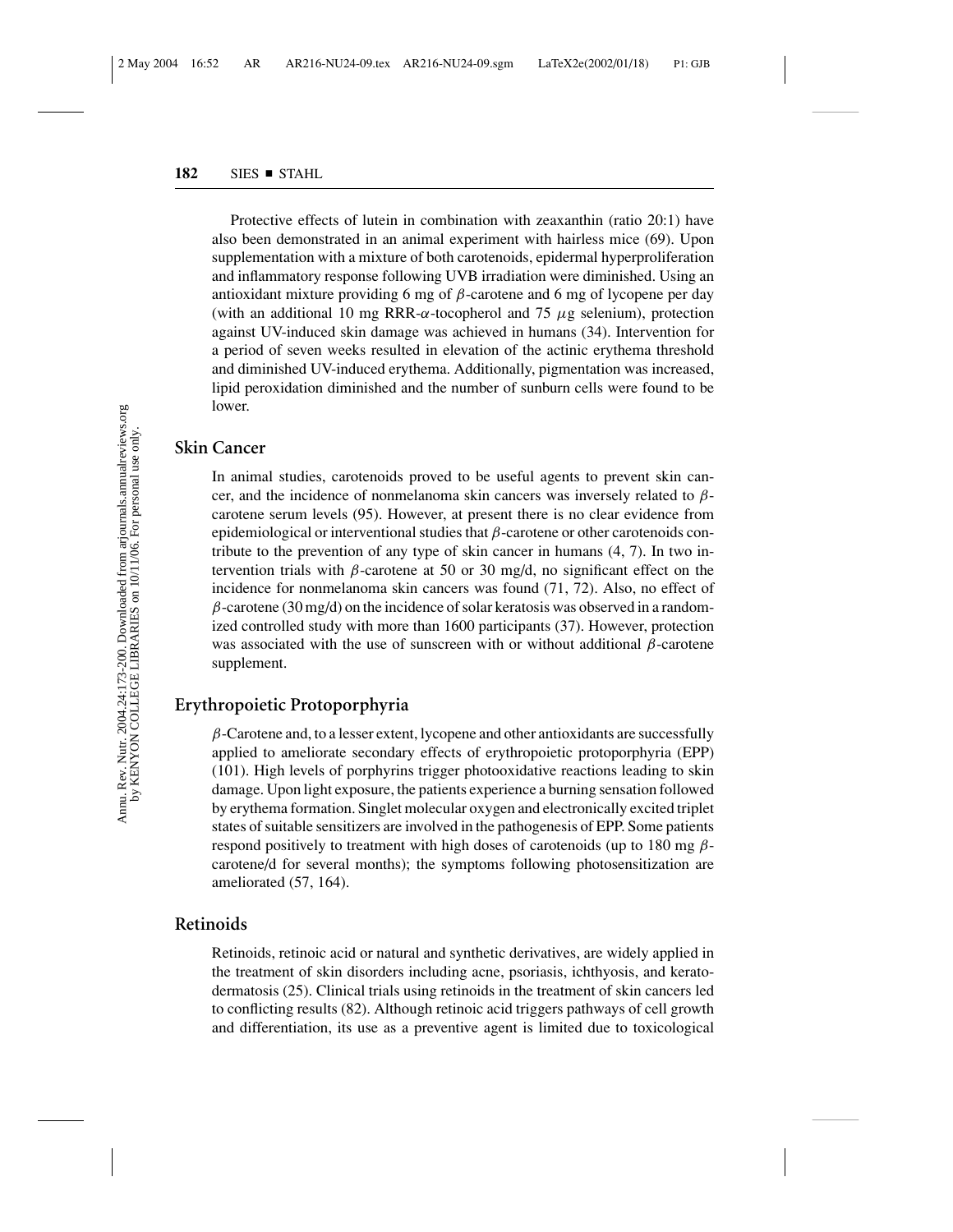concerns (25). The major retinoid present in human blood and tissues is retinol (vitamin A) and its fatty acid esters. In a small case-control study, the level of serum retinol was found to be inversely correlated with the occurrence of nonmelanoma skin cancer (95).

Vitamin A absorbs in the UVB range, but may be a direct target of both UVB and UVA, and it participates in an adaptive response to UV exposure. The physiological role of this adaptive response to acute and chronic sun exposure is not yet understood (137).

## **TOCOPHEROL AND ASCORBATE**

Vitamin E (a term comprising several tocopherols and tocotrienols) and vitamin C are present in human skin (116). Protection against UV-induced damage is thought to be due to their antioxidant properties; in particular, the interaction between tocopherol and ascorbate is important in protection against photooxidative damage (Table 2). Lipophilic tocopherols and the hydrophilic ascorbate scavenge reactive intermediates in cellular compartments of different lipophilicity (142). In vitro studies suggest that vitamin C regenerates tocopherol from the tocopheroxyl radical and transfers the radical load to the aqueous compartment where it is finally eliminated by antioxidant enzymes (168).

In a study on the cooperative activity of both vitamins against UV-induced erythema over a period of 50 days, four treatment groups were investigated: RRR- $\alpha$ -tocopherol (2 g/d) and ascorbate (3 g/d) as single components, a combination of  $\alpha$ -tocopherol and ascorbate (2 and 3 g/d, respectively), and controls without treatment (59). Upon treatment with the combination the sunburn threshold was significantly increased; MED was about 100 mJ/cm<sup>2</sup> before and about 180 mJ/m<sup>2</sup> after supplementation. The single compounds provided moderate but statistically not significant protection.

Short-time intervention with high doses of both vitamin E and C also affords some protection. When vitamins were ingested at doses of  $1000$  IU D- $\alpha$ -tocopherol together with 2 g ascorbic acid/d over a period of eight days, there was a minor increase in MED (46). RRR- $\alpha$ -tocopherol has also been tested in combination with carotenoids as an oral sun protectant. Coapplication of vitamin E and  $\beta$ -carotene tended to be superior to  $\beta$ -carotene treatment alone, but the difference was statistically not significant (143). Vitamin E alone, in the form of  $\alpha$ -tocopheryl acetate, was administered orally at 400 IU/d over a period of six months, but no significant protection was achieved (170). Parameters determining the bioavailability of tocopherol in human skin are not yet known. MED is not correlated with the epidermal content of vitamin E (60). In addition to the supply via epidermal blood vessels, alpha- and gamma-tocopherol are continuously secreted with the human sebum (159). Thus, vitamin E is also a constituent of the antioxidant network of the *stratum corneum*, the first line of defense against exogenous oxidants such as ozone (156, 157).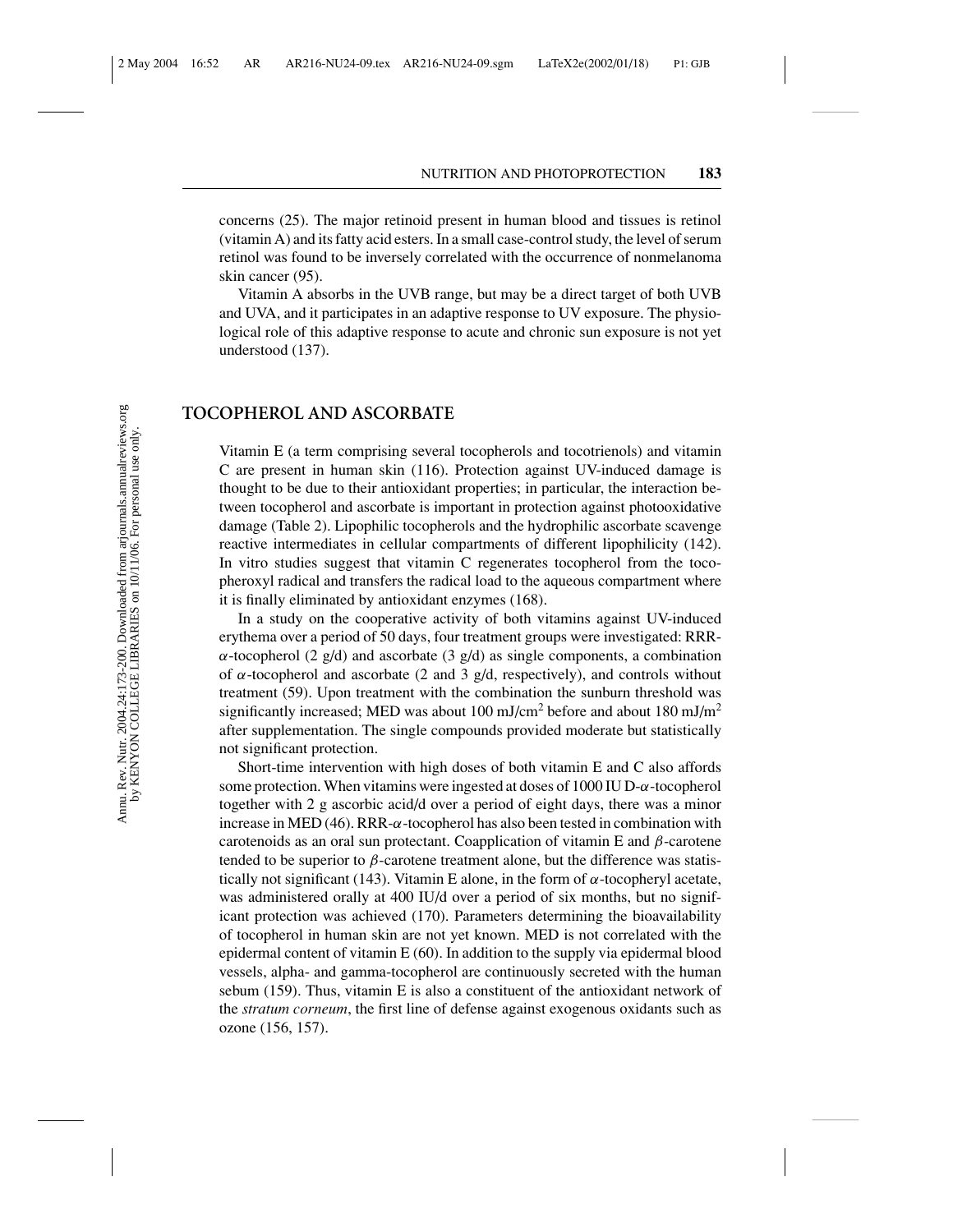In a study including 12 volunteers, vitamin C was applied at 500 mg/d over eight weeks, and UV-induced erythemal response was determined (103). Supplementation had no effect on MED.

Human and animal studies have shown that vitamin E, and to a lesser extent vitamin C, provide UV protection when applied topically (44, 97). Various endpoints indicating phototoxic damage, such as UV-dependent erythema, formation of sunburn cells, skin wrinkling, lipid peroxidation, and DNA damage, can be modulated (58, 104, 155). Using a combination of the vitamins is more efficient than the use of single compounds as ingredients of a topically applicable sunscreen (52, 97).

## **POLYPHENOLS**

Phenolic compounds as secondary plant metabolites are major constituents of the diet, comprising a large variety of structurally different molecules such as cinnamic acids, benzoic acids, proanthocyanidins, stilbenes, coumarins, or flavonoids (135). Polyphenols are efficient antioxidants in vitro, and the antioxidant activity of a number of regularly consumed fruits and vegetables can be attributed largely to their phenolic constituents (122, 131). Considerable amounts of polyphenols are also found in cocoa, tea, and red wine (63, 77). The antioxidant properties are due to the presence of hydroxyl groups, and structure-activity relationships have been elaborated (130, 136). Due to their amphiphilic properties, polyphenols may serve as lipophilic or hydrophilic scavengers operative in different compartments (139). Beyond antioxidant activity, polyphenols (especially flavonoids and isoflavones) exhibit other biochemical properties, acting as enzyme inhibitors or enzyme inducers influencing anti-inflammatory pathways and affecting cell division.

Flavonoid consumption with the diet has been associated with lowered risks for cardiovascular disease and cancer. However, human studies on the importance of flavonoids in health have been inconclusive (133, 135, 163).

In plants, flavonoids are present as glycosides and are cleaved before absorption in the human gastrointestinal tract. Data on metabolism of flavonoids indicate a pronounced first-pass effect, which means that they are efficiently conjugated by phase II enzymes yielding glucuronide and sulfate conjugates (151). Thus, bioavailability of free flavonoids with functional hydroxyl groups is thought to be low. However, human feeding studies provide evidence that absorption and bioavailability of specific flavonoids is higher than anticipated (135).

The so-called green tea polyphenols gained attention as protective agents against UV-induced damage. The most prominent phenolic compounds in green tea are the flavanols (−)-epigallocatechin, (−)-epigallocatechin-3-gallate, (−)-epicatechin, (−)-epicatechin gallate, (+)-gallocatechin, and (+)-catechin. Animal studies provide evidence that tea polyphenols, when applied orally or topically, ameliorate adverse skin reactions following UV exposure, including skin damage, erythema, and lipid peroxidation (90). Topical application of green tea polyphenols prior to exposure protects against UVB-induced local as well as systemic immune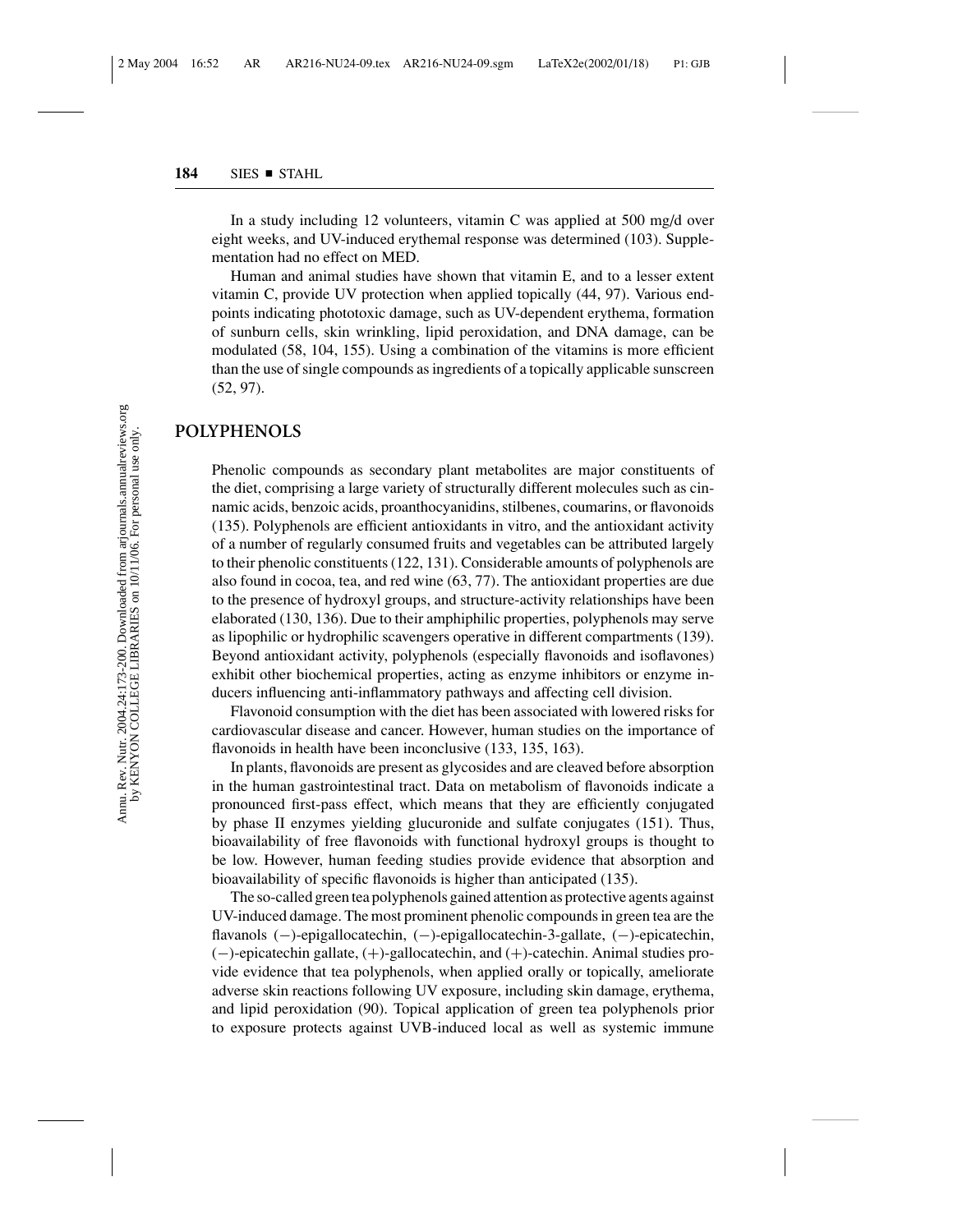suppression; the effects were associated with inhibition of UVB-induced infiltration of inflammatory leukocytes (85).

(−)-Epigallocatechin-3-gallate inhibits UV-dependent activation of AP-1 in cell culture (8, 110). Activation of AP-1 is an important step in tumor promotion, so that this inhibitory effect of green tea polyphenols could be a mechanism of protection. In hairless mice (SKH-1), feeding of green tea polyphenols significantly lowered the yield of UVB-induced skin tumors (167). In a similar model, topical application of green tea polyphenols or its major constituent (−)-epigallocatechin-3-gallate lowered UVB-dependent oxidation of lipids and proteins, depletion of antioxidant enzymes, and phosphorylation of proteins of the MAPK family such as ERK1/2, JNK, and p38 (162).

Topical application of green tea polyphenols to human skin inhibited the UVBinduced erythema response and decreased the formation of cyclobutane pyrimidine dimers in skin, found both in epidermis and dermis (88). In order to identify active components, the skin of healthy volunteers was treated with either an extract of green tea or one of its constituents (50). (−)-Epigallocatechin-3-gallate and (−)-epicatechin-3-gallate polyphenolic fractions were most efficient in inhibiting erythema. Skin treated with green tea extracts showed a lower number of sunburn cells; treatment protected epidermal dendritic cells from UV damage. Green tea extracts also lowered the DNA damage formed after UV radiation.

Topical application of  $(-)$ -epigallocatechin-3-gallate at about 1 mg/cm<sup>2</sup> was found to protect human skin against UV-induced oxidative stress (86). Pretreatment with the polyphenol prior to exposure to four times the MED led to a decrease in the formation of hydrogen peroxide and nitric oxide, and inhibited lipid peroxidation and UV-induced infiltration of inflammatory leukocytes into the skin. Taken together, polyphenolic extracts of green tea and their major constituents can provide some dietary contribution to photoprotection. Topical epigallocatechin-3 gallate was tested for the prevention of nonmelanoma skin cancer in a randomized, double blind, placebo-controlled phase II clinical trial (98). A total of 51 subjects with actinic keratosis, a readily identifiable precursor of nonmelanoma skin cancer, were treated for 12 weeks; no significant effects were found.

Other polyphenols and flavonoids have been investigated in vitro and in animal models for photoprotection. In a mouse model, topically applied silymarin provided prevention against UV-induced skin tumors (87). Additionally, silymarin lowered UVB-caused sunburn and apoptosis, skin edema, depletion of catalase activity, and induction of cyclooxygenase and ornithine decarboxylase activities as well as ornithine decarboxylase mRNA expression (87). Similar effects were reported for the flavonoid apigenin (15).

### **SELENIUM**

The trace element selenium plays a major role in antioxidant defense (92). In the form of selenocysteine, it occurs in selenoproteins such as glutathione peroxidase, thioredoxin reductase, and selenoprotein P. Selenomethionine is found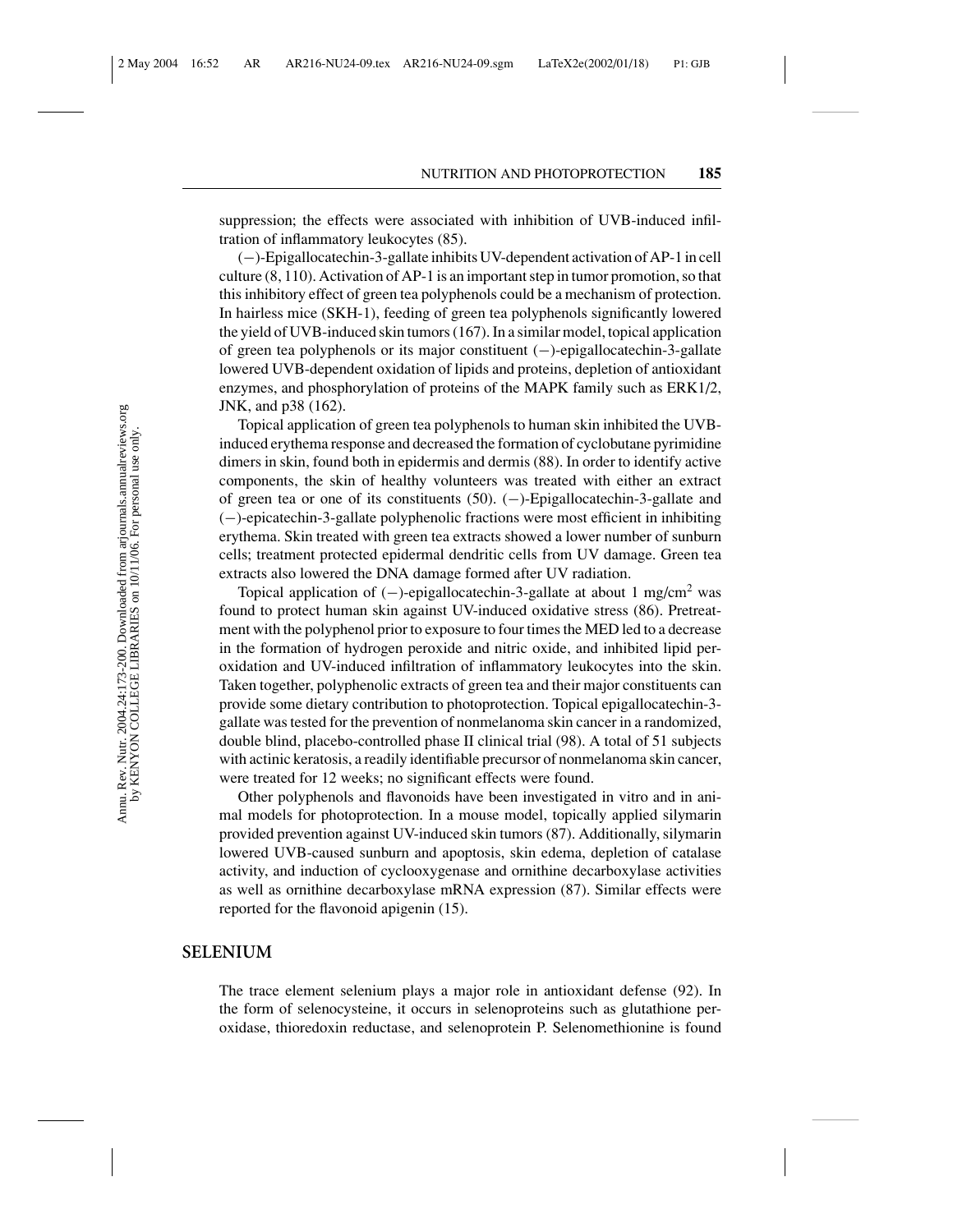in low amounts in proteins in place of methionine. There is evidence from animal studies that topical application of selenomethione provides some protection against UV-induced skin cancer (30, 31). In an in vitro study (123), the selenoprotein profile of cultured human skin cells was examined. Labeling studies using [<sup>75</sup>Se] selenite showed qualitative and quantitative differences in selenoprotein expression by human fibroblasts, keratinocytes, and melanocytes. This was most noticeable for thioredoxin reductase (60 kDa) and phospholipid hydroperoxide glutathione peroxidase (21 kDa). A 24-hour preincubation with sodium selenite or selenomethionine protected both cultured human keratinocytes and melanocytes from UVB-induced cell death. With primary keratinocytes, the greatest protection from cell death was found with 10 nM sodium selenite and with 50 nM selenomethionine. Protection was obtained with concentrations as low as 1 nM with sodium selenite and 10 nM with selenomethionine. When selenium was added after UVB radiation, little protection was achieved. In all experiments sodium selenite was more potent than selenomethionine.

In an interesting twist in selenium research, a candidate selenoprotein homologous to glutathione peroxidase was deduced from the sequence of molluscum contagiosum, a poxvirus that causes persistent skin neoplasms in children and in AIDS patients (141). Selenium was incorporated into this protein during biosynthesis. The selenoprotein protected human keratinocytes against cytotoxic effects of UV irradiation and hydrogen peroxide, providing a mechanism for a virus to defend itself against environmental stress.

However, no skin protection by selenium was observed in a human intervention study. In a randomized controlled trial, selenium supplementation did not protect against development of basal or squamous cell carcinoma of the skin (35).

#### **LIPIDS: LOW-FAT DIET, OMEGA-3-FATTY ACIDS**

Based on a series of animal experiments it has been suggested that high fat intake may increase the sensitivity of skin toward UV-induced carcinogenesis. In a mouse model, high levels of dietary fat led to enhanced photocarcinogenesis (18). Consequently, a low-fat diet may contribute to the prevention of UV-induced skin cancer. In a two-year clinical trial, patients suffering from nonmelanoma skin cancers (NMSCs) were assigned either to a group receiving a low-fat diet (caloric intake from fat limited to 20%) or a control group (16, 17). The cumulative number of newly developed actinic keratosis (as a premalignant skin lesion) was compared between groups. In the control group the number of new actinic keratoses per patient was about three- to fourfold higher than in the dietary intervention group, indicating a preventive effect of a low-fat diet on the incidence of actinic keratosis. As to the number of new NMSCs within eight-month periods during the two years of intervention, the control group's skin-cancer occurrence revealed no significant changes, whereas in the dietary intervention group the occurrence of new NMSCs declined after the first eight-month period and reached statistical significance by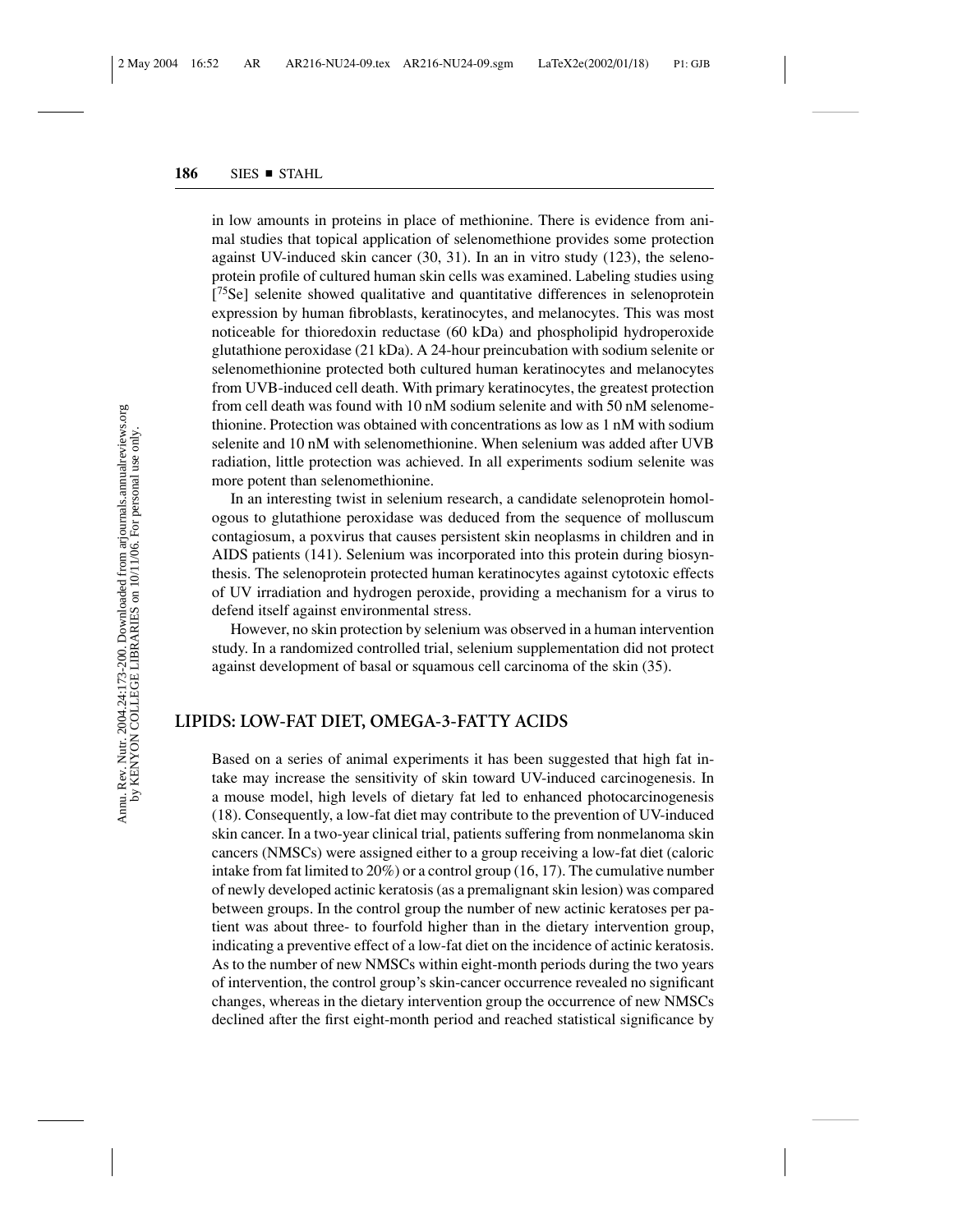the third eight-month period (16, 21). As a general advice derived from these studies, it is suggested to lower the intake of calories from fat and increase the consumption of grains, fruits, and vegetables in order to prevent actinic keratosis and NMSC (83).

The correlation between dietary habit and basal cell carcinoma of the skin was investigated in a prospective cohort of men (161). In 1986, diet was assessed by a food-frequency questionnaire in 43,217 male participants of the Health Professionals Follow-up Study. During eight years of follow-up, 3190 cases with basal cell carcinoma (BCC) were newly diagnosed. Evaluation of dietary intake did not support the idea that a lower intake of fat is associated with a diminished risk for BCC. However, a higher intake of monounsaturated fatty acids was associated with a slight decrease in cancer risk. The correlation between dietary factors and the incidence of BCC was also investigated in a nested case-control study drawn from the EPIC-Norfolk cohort (40). Based on the evaluation of 109 cases, no association between the intake of dietary fat and the incidence of BCC was found. The number of cases was too low to evaluate the risk for squamous cell carcinoma (SCC). Among ten other components of the diet including protein, carbohydrate, carotenoids, and vitamins A, C, D, and E, a substantial protective effect was only found for vitamin E. The problem of high fat intake, dietary intervention with lipid restriction, and the risk for NMSC is apparently more complex and might involve the action of lipid antioxidants and the composition of dietary fat. Different classes of dietary fatty acids have an impact on carcinogenesis. In a case-control study on fat consumption and the risk of squamous cell carcinoma of the skin, the association between dietary n-3 and n-6 fatty acid intake and cancer risk was investigated (76). There was a consistent tendency for a lower risk of SCC with higher intakes of n-3 fatty acids. An increased intake of diets with a high ratio of n-3 to n-6 fatty acids was also associated with a tendency toward a decreased risk of SCC. N-3 and n-6 fatty acids differently affect skin tumor formation (20). Hairless mice received isocaloric diets either rich in n-6 or n-3 fatty acids and were irradiated with UV light to induce photocarcinogenesis. Analysis of tumor incidence and tumor multiplicity provided evidence that a diet rich in n-6 fatty acids significantly enhanced carcinogenesis, whereas an n-3 fatty acid source was protective.

In a study with 42 healthy human volunteers, the effects of eicosapentaenoic acid (n-3) or oleic acid on skin responses and early genotoxic markers after UV radiation were investigated (129). Four g of fatty acids were ingested daily for three months. In the group supplemented with eicosapentaenoic acid (EPA), UV-induced p53 expression in skin and DNA strand breaks in peripheral blood lymphocytes were lowered, indicating protection by dietary EPA against acute UV-dependent genotoxicity. As the most prominent result, sunburn sensitivity was diminished by ingestion of eicosapentaenoic acid. In comparison to baseline, the UV-induced erythemal threshold was increased about 1.4-fold at the end of the study. None of these parameters was significantly changed in the group that received oleic acid. These results confirm earlier studies on the protective effects of dietary fish oil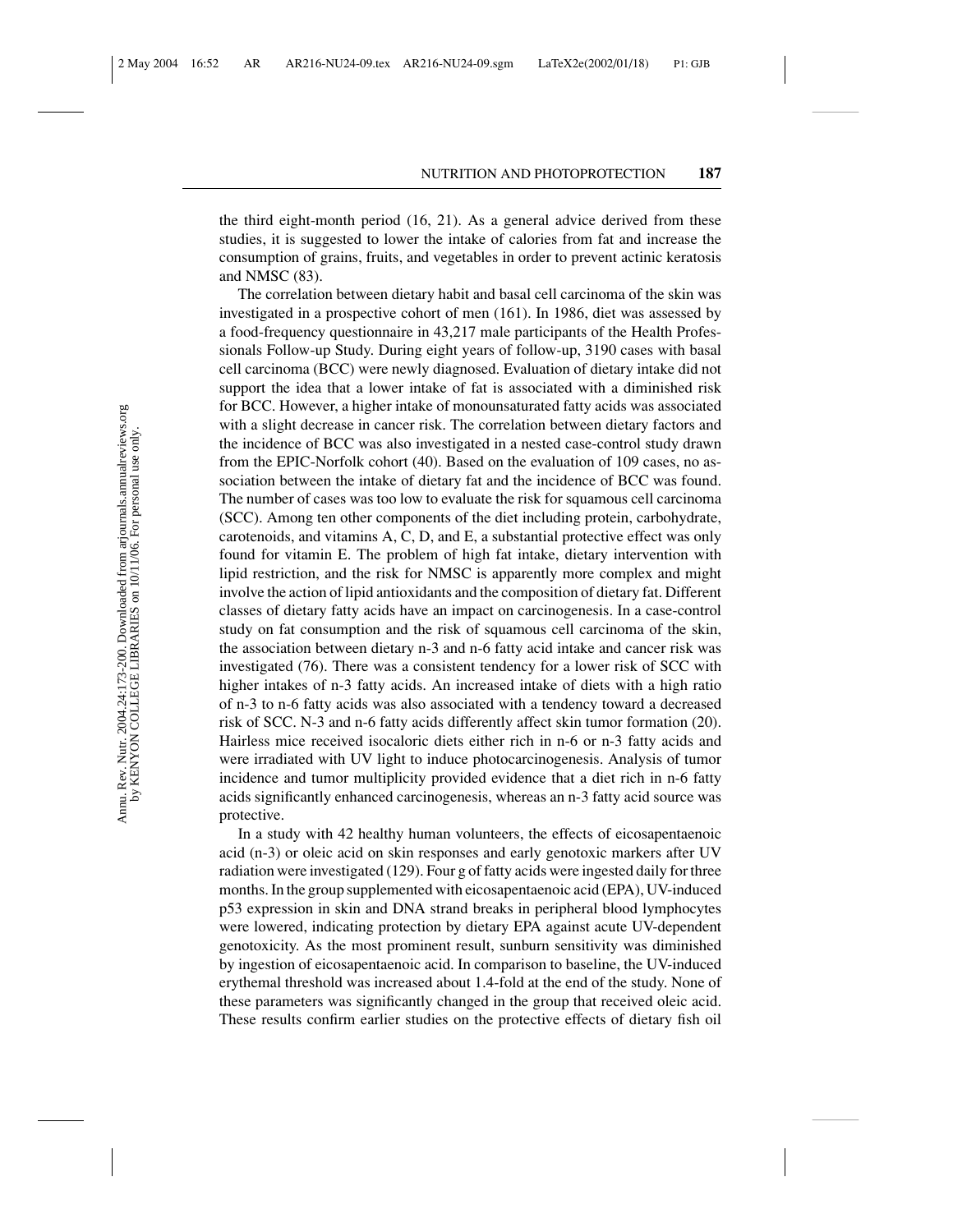rich in omega-3 fatty acids toward the susceptibility to UVB-induced erythema and epidermal lipid peroxidation (128). After six months of supplementation with about 10 g of fish oil per day, the MED was increased about 2.1-fold. Photoprotective effects of fish oil were also determined in light-sensitive patients with polymorphic light eruption accompanied by diminished basal and UVB-dependent  $PGE_2$  levels  $(127)$ . Prostaglandin E<sub>2</sub> and nitric oxide in combination play a role in UVB-induced erythema formation (125). Thus, the amelioration of the UV-induced inflammatory response may be due to lowered prostaglandin  $E_2$  levels (84).

### **CONCLUSION AND OUTLOOK**

Nutritional contribution to systemic photoprotection is emerging as a topic of interest in public health and preventive medicine. Based on in vitro experiments in cell culture and on various types of animal studies, in vivo studies on healthy volunteers provided the proof of principle, using a suitable biomarker, erythema formation. The dietary components, carotenoids [notably  $\beta$ -carotene, lutein or lycopene (108)] are those that plants and other organisms use for their protection against excess light (42).

The concept of endogenous skin protection is to provide a maintenance level at sensitive dermal target sites, beyond those reached by topical, and temporary, coverage through the use of sunscreen. While endogenous protection in terms of sun protection factor may be low or even marginal, the cumulative effect receives increasing attention. Lifelong inadvertent sunlight exposure is important (66).

**WHAT ARE THE STRATEGIES?** Depending on the chemical structure and physicochemical properties, micronutrients may directly absorb or scatter light and thus contribute to UV defense. The obvious strategy for a dietary antioxidant delivered to the target site is the direct interception of reactive species, as is perceived in the case of carotenoids and other direct antioxidants such as tocopherols and ascorbate. These compounds have also been identified analytically to be present as such within dermal cell layers. However, at present it is not known whether indeed the observed action is due to a direct antioxidant function of these micronutrients. A growing body of evidence demonstrates that these compounds can serve important functions independent of direct antioxidant chemistry, by modulating enzyme activity and gene expression. Changing levels of protein kinase C or of DNA repair enzymes, for example, could impact resistance to photooxidative stress. Thus, modification of signaling cascades by nutrients is a developing area of research (52). Consequently, it may not be a prerequisite for a systemically photoprotective agent to be present at or near a sensitive target site. Remote control through genomic and proteomic reset patterns is a further strategy. Examples in this sense are not yet available at the level of the human, but the improvement of cell-to-cell communication by carotenoids could well be a suitable candidate area of research. Major dietary carotenoids, including  $\beta$ -carotene, lycopene, and several xanthophylls can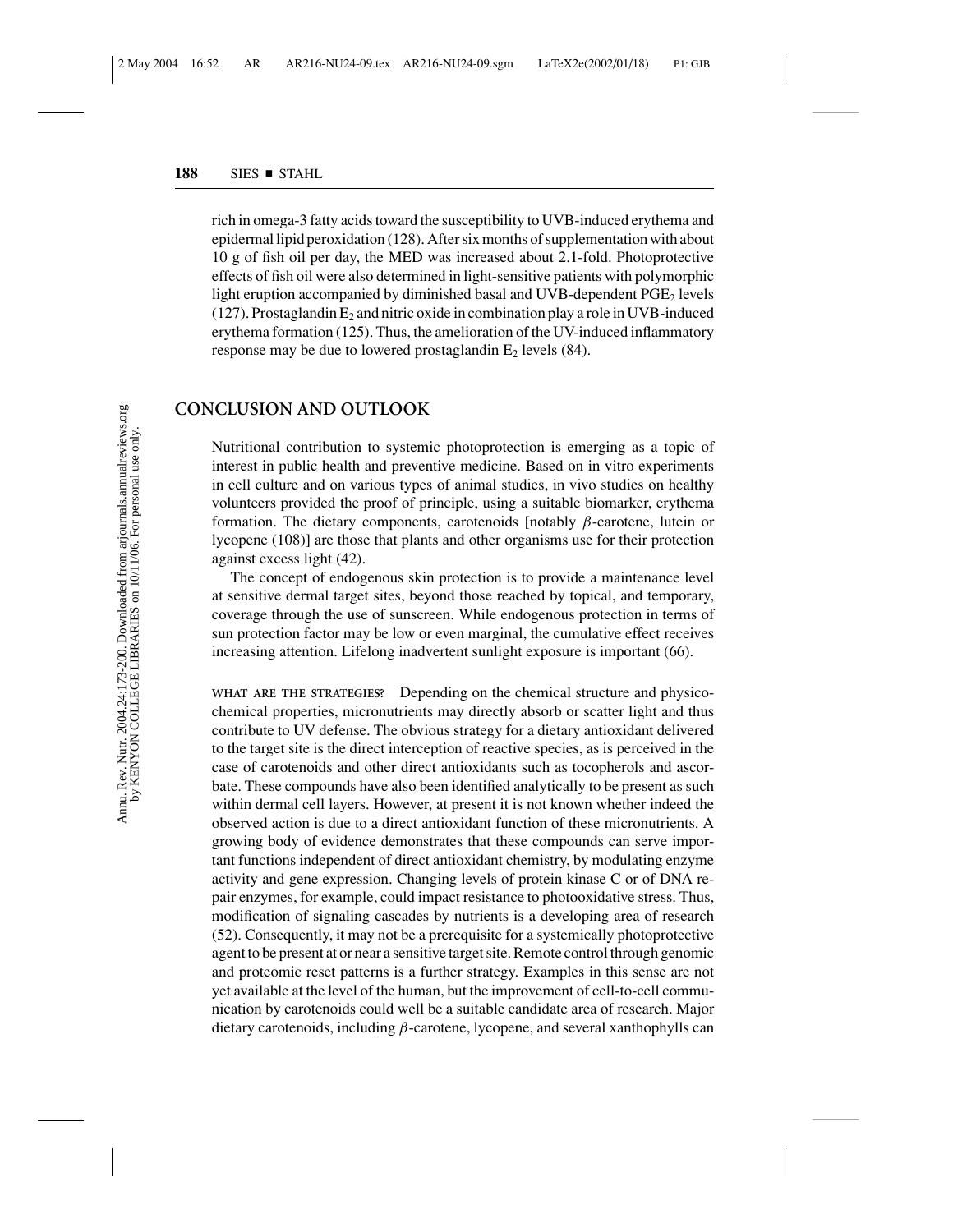increase connexin expression and, consequently, cell-to-cell communication (12, 146, 152, 154). There is evidence that not the parent carotenoids but metabolites or oxidation products such as retinoids or apocarotenals are the ultimate active agents (6, 13, 152, 154). Various connexins are found in skin and are of importance for normal development and differentiation of human epidermis (132).

Other strategies may rely on the specific biochemistry and physiology of skin. For example, the content of nitrite in sweat, covering skin, could provide benefit, because there is generation of NO from nitrite under UVA radiation (153). NO is a signaling molecule involved in UVB-induced melanogenesis (134). However, to date it is unknown whether nutrition may influence the availability of the NO synthase substrate, L-arginine, in the skin or nitrate levels in sweat.

Another approach is focused on alternative pathways of transport. Protective agents may be delivered via sebaceous gland secretion, as has been shown for the delivery of vitamin E to upper layers of facial skin (159).

**WHAT ARE THE MOLECULES?** The above-mentioned molecules occur as dietary micronutrients (Figure 1), and they are detected in skin. However, skin as a metabolically active organ is capable of modifying compounds by various routes of metabolism, and it is possible that the compounds reaching skin are already metabolized, predominantly by so-called Phase II reactions. This may apply to flavonoids and polyphenols, an important class of compounds shown to act topically in terms of photoprotection (108), but there is no analytical proof to date for the existence of polyphenols in skin.

It is quite likely that, as in other organs, a network of active compounds is of prime importance. Thus, building blocks for antioxidant defense enzymes, including trace metals such as copper, zinc, cysteine, and selenocysteine, are included in the scope of this topic.

**WHAT ARE THE PROCESSES ADDRESSED, AND WHAT ARE THE MOLECULAR BIOMAR-KERS?** Sunburn is one phenomenon related to exposure to UV radiation. Erythema formation can be readily quantified and is being used successfully as a noninvasive parameter for the assessment of the biological response to UV exposure. Whether erythema formation is the most suitable surrogate endpoint for long-term degenerative diseases such as skin cancer (of the various types), photodermatoses, or photoaging needs to be scrutinized in further work. Protection against UV-induced erythema, or sunburn, does not necessarily mean protection against skin cancer. Other biomarkers suitable in relation to skin cancer may be modified DNA bases (124). Increasing numbers of sunburn cells have been taken as a measure for UV-induced damage indicating apoptotic responses (33).

**WHAT ARE THE RISKS?** Lipophilic micronutrients are embedded at low levels in lipid phases, e.g., cellular membranes, or lipoproteins. There is heterogeneity of membrane domains, and it is obvious (but not yet analytically proven) that there should be local areas of high and low concentration. The mechanisms that lead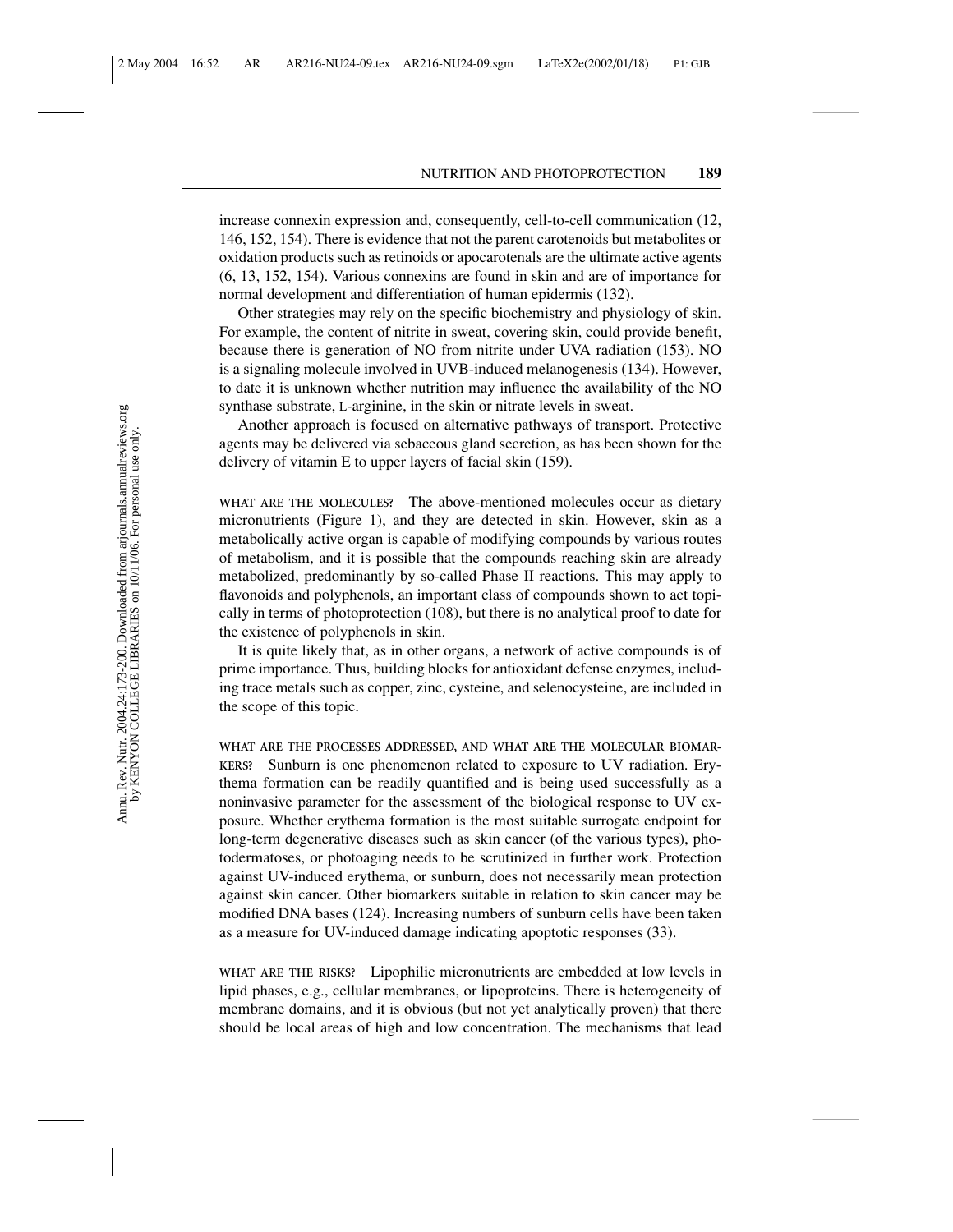to the incorporation of micronutrients such as carotenoids into their final site of residence are not yet known. Clearly, there are large disparities between skin areas in terms of embedded micronutrient, as shown for instance in the high levels of  $\beta$ -carotene in the palm of the hand as compared to other skin areas (144). Could there be a risk with levels too high? To date, there are no studies related to skin regarding any of the micronutrients addressed. The use of vitamins E and C has been examined at the level of the intact organism, and recommended daily intake as well as upper levels of intake have been identified (43, 55). As for carotenoids, there are no recommendations yet, and concern was raised that they are prooxidant (99, 117). Such prooxidant activities may lead to formation of oxidation products that are not generated at physiological levels of micronutrients. The increased risk for lung cancer under supplementation with high amounts of  $\beta$ -carotene to a population at risk was ascribed to the generation of oxidative metabolites with impact on retinoic acid signaling (14, 165, 166). Apparently, there are optimum levels of micronutrients for antioxidant defense, as illustrated in Figure 2. With increasing levels of different carotenoids in cell culture, an increased antioxidant effect was determined (47). However, further increases of carotenoids lead to a rise of malondialdehyde indicative of prooxidant activity. Thus, optimum levels have to be achieved for optimal function at the target site. As already noted, antioxidants interact synergistically. One of the major tasks in micronutrient research will be the development of tools that allow estimation of optimum levels.

**BEYOND PHOTOPROTECTION** Micronutrients are of additional benefit for skin, influencing moisture and texture as well as elasticity and structure (22, 23). For example, ascorbate is essential as a cofactor in collagen biosynthesis.

Claims on cosmetic effects of micronutrients have been made, and an array of natural compounds is used in topically applied cosmetic products. However, the field of cosmeceuticals is only in its developing stages (51). Providing endogenous nutrients for optimum skin health and care is an interesting new aspect. Such a concept, unfortunately, lacks suitable data from nutrition research in order to provide a mechanistic base. Appropriate biokinetic, biochemical, and histological data are required before such an approach can be considered sound. Because the wider public is concerned here, caution is to be recommended at this stage. This applies also to the efforts to develop food items enriched with micronutrients (functional food).

**DIETARY VERSUS TOPICAL?** It is important to note that the nutritional aspect focused on in this review is complementary to topical photoprotection, and these two concepts of prevention should certainly not be considered mutually exclusive. One major aspect regarding dietary photoprotection is the time frame: As noted in all studies so far carried out, there is a time of approximately eight to ten weeks until protection against erythema formation becomes significant (Table 2). Skin turnover and skin biochemistry therefore require this time frame, whereas protection by topical sunscreen is practically instantaneous.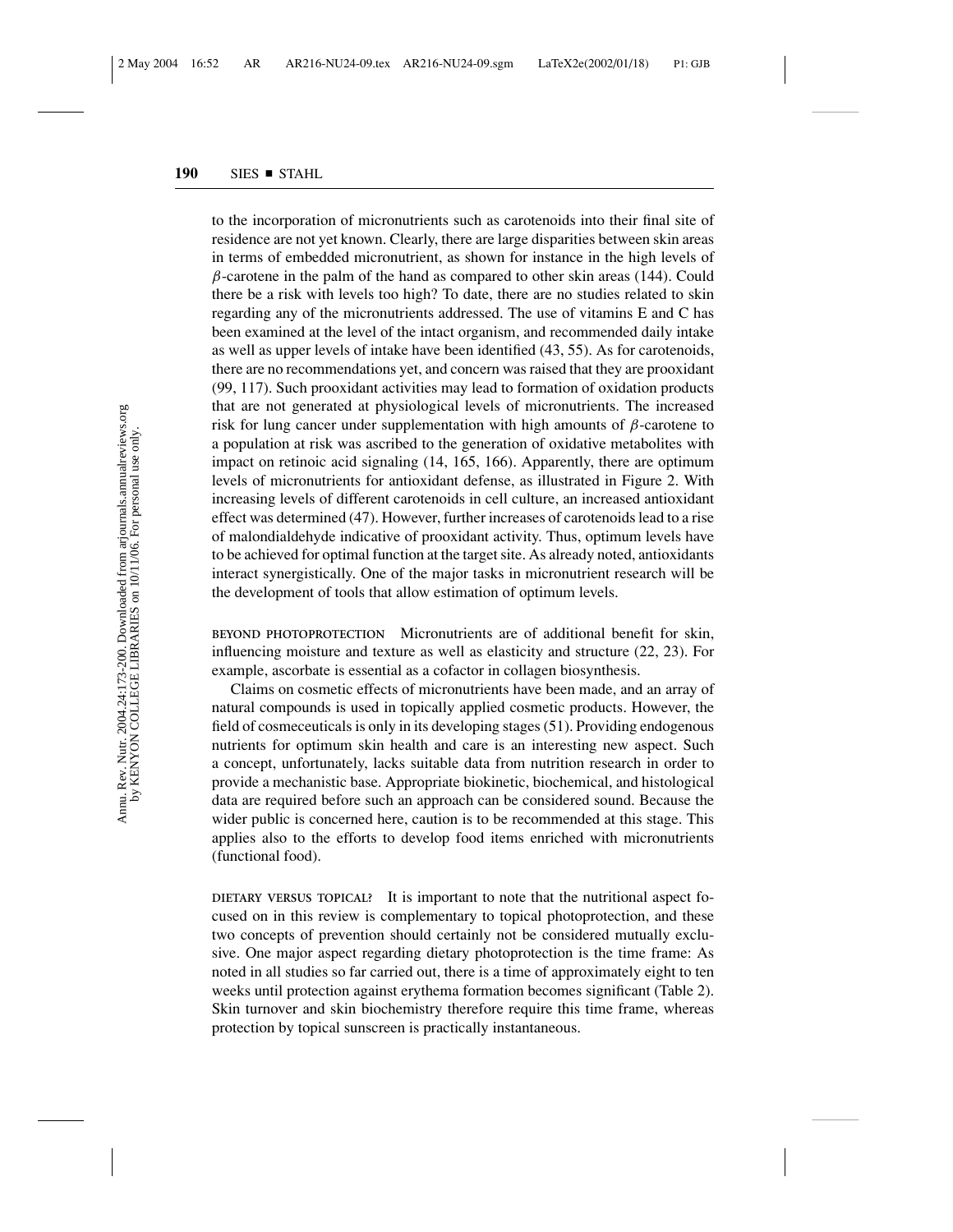

**Figure 2** Optimum levels of protection against UV-induced lipid peroxidation in cell culture achieved with different carotenoids. Thiobarbituric acid-reactive substances (TBARS) formation in human skin fibroblasts was induced by irradiation with UVB; prooxidant and antioxidant effects of lycopene (*top*), β-carotene (*center*), and lutein (*bottom*). (-): controls without carotenoids (100%); numbers below 100% indicate antioxidant activity, numbers above 100% indicate prooxidant activity. Modified from Reference 47.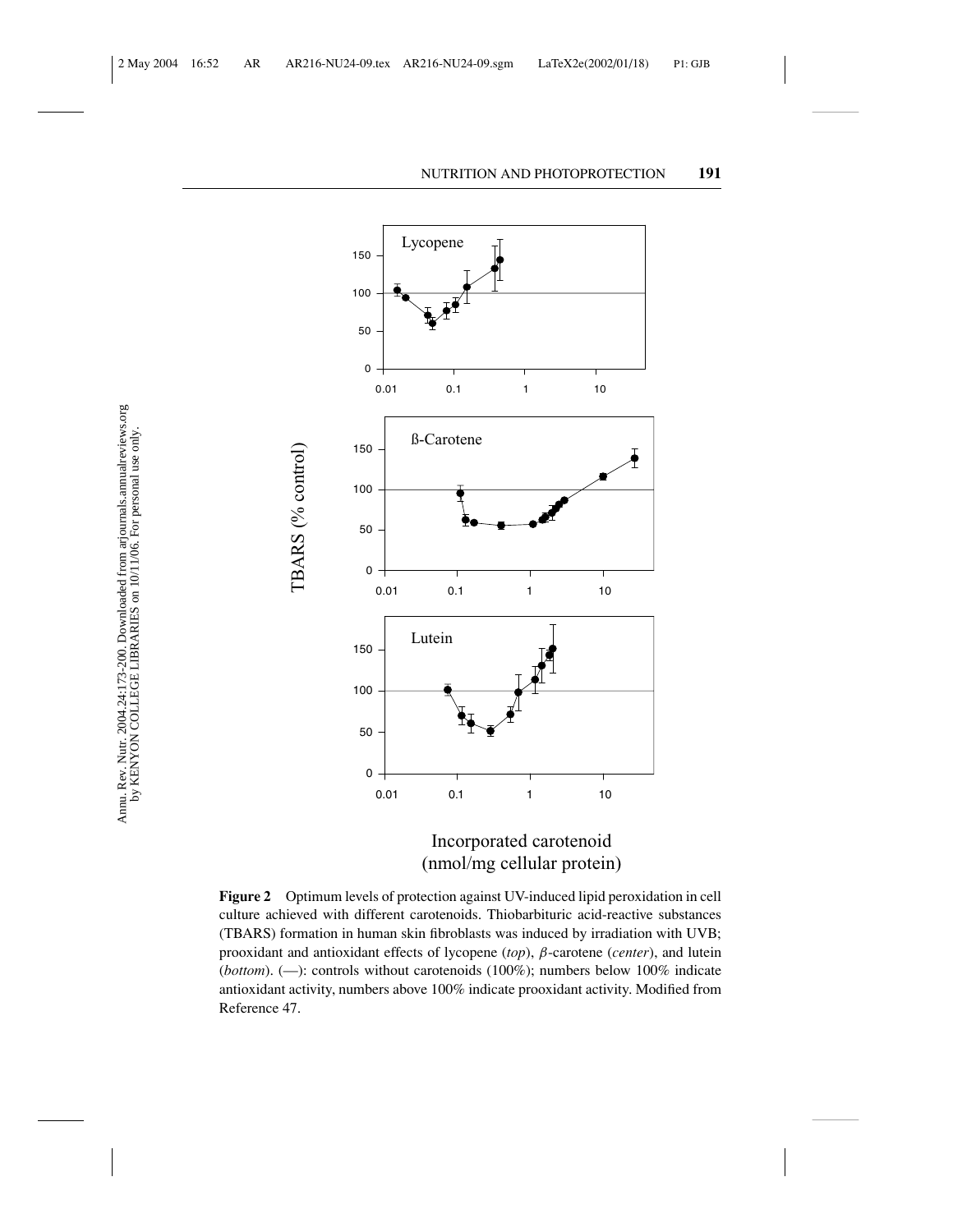#### **ACKNOWLEDGMENT**

We thank Prof. Dr. Jean Krutmann (University of Düsseldorf) for helpful discussion. Our research is supported by the Deutsche Forschungsgemeinschaft (SFB 503/B1; Si 255/11-3); H.S. is a Fellow of the National Foundation for Cancer Research, Bethesda, Maryland.

#### **The** *Annual Review of Nutrition* **is online at http://nutr.annualreviews.org**

#### **LITERATURE CITED**

- 1. Alaluf S, Heinrich U, Stahl W, Tronnier H, Wiseman S. 2002. Dietary carotenoids contribute to normal human skin color and UV photosensitivity. *J. Nutr.* 132:399–403
- 2. Albanes D, Heinonen OP, Taylor PR, Virtamo J, Edwards BK, et al. 1996. Alpha-tocopherol and beta-carotene supplements and lung cancer incidence in the alpha-tocopherol, beta-carotene cancer prevention study: effects of base-line characteristics and study compliance. *J. Natl. Cancer Inst.* 88:1560–70
- 3. Andreassi L, Flori ML, Rubegni P. 1999. Sun and skin. Role of phototype and skin colour. *Adv. Exp. Med. Biol.* 455:469–75
- 4. Anstey AV. 2002. Systemic photoprotection with alpha-tocopherol (vitamin E) and beta-carotene. *Clin. Exp. Dermatol.* 27:170–76
- 5. Armstrong BK, Kricker A. 2001. The epidemiology of UV induced skin cancer. *J. Photochem. Photobiol. B* 63:8–18
- 6. Aust O, Ale-Agha N, Zhang L, Wollersen H, Sies H, Stahl W. 2003. Lycopene oxidation product enhances gap junctional communication. *Food Chem. Toxicol.* 41:1399–407
- 7. Baron JA, Bertram JS, Britton G, Buiatti E, De Flora S, et al. 1998. *IARC Handbooks of Cancer Prevention. Carotenoids. Vol. 2.* Lyon, France: IARC
- 8. Barthelman M, Bair WB III, Stickland KK, Chen W, Timmermann BN, et al. 1998. (−)-Epigallocatechin-3-gallate inhibition of ultraviolet B-induced AP-1 activity. *Carcinogenesis* 19:2201–4
- 9. Bech-Thomsen N, Wulf HC. 1992. Sunbathers' application of sunscreen is probably inadequate to obtain the sun protection factor assigned to the preparation. *Photodermatol. Photoimmunol. Photomed.* 9:242–44
- 10. Berneburg M, Grether-Beck S, Kurten V, Ruzicka T, Briviba K, et al. 1999. Singlet oxygen mediates the UVA-induced generation of the photoaging-associated mitochondrial common deletion. *J. Biol. Chem.* 274:15345–49
- 11. Berneburg M, Krutmann J. 2000. Photoimmunology, DNA repair and photocarcinogenesis. *J. Photochem. Photobiol. B* 54:87–93
- 12. Bertram JS. 1999. Carotenoids and gene regulation. *Nutr. Rev.* 57:182–91
- 13. Bertram JS, King T, Fukishima L, Khachik F. 2000. Enhanced activity of an oxidation product of lycopene found in tomato products and human serum relevant to cancer prevention. In *Antioxidant and Redox Regulation of Genes*, ed. CK Sen, H Sies, PA Baeuerle, pp. 409–24. London: Academic
- 14. Biesalski HK, Obermüller-Jevic UC. 2001. UV light, beta-carotene and human skin—beneficial and potentially harmful effects. *Arch. Biochem. Biophys.* 389: 1–6
- 15. Birt DF, Mitchell D, Gold B, Pour P, Pinch HC. 1997. Inhibition of ultraviolet light induced skin carcinogenesis in SKH-1 mice by apigenin, a plant flavonoid. *Anticancer Res.* 17:85–91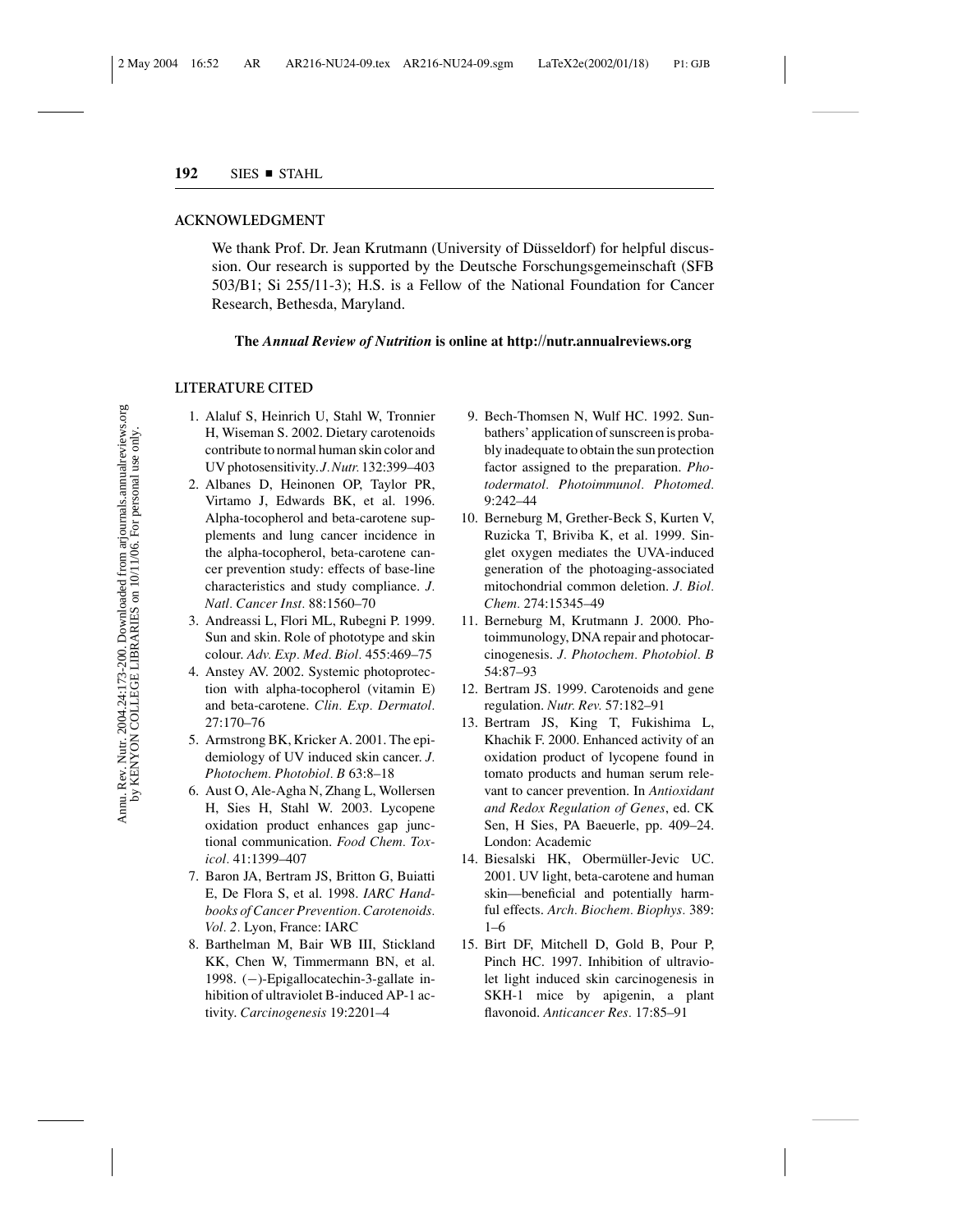- 16. Black HS. 1998. Influence of dietary factors on actinically induced skin cancer. *Mutat. Res.* 422:185–90
- 17. Black HS, Herd JA, Goldberg LH, Wolf JE Jr, Thornby JI, et al. 1994. Effect of a low-fat diet on the incidence of actinic keratosis. *N. Engl. J. Med.* 330:1272–75
- 18. Black HS, Lenger W, Phelps AW, Thornby JI. 1983. Influence of dietary lipid upon ultraviolet-light carcinogenesis. *Nutr. Cancer* 5:59–68
- 19. Black HS, Rhodes LE. 2001. Systemic photoprotection; dietary intervention and therapy. See 63a, pp. 573–91
- 20. Black HS, Thornby JI, Gerguis J, Lenger W. 1992. Influence of dietary omega-6, -3 fatty acid sources on the initiation and promotion stages of photocarcinogenesis. *Photochem. Photobiol.* 56:195– 99
- 21. Black HS, Thornby JI, Wolf JE Jr, Goldberg LH, Herd JA, et al. 1995. Evidence that a low-fat diet reduces the occurrence of non-melanoma skin cancer. *Int. J. Cancer* 62:165–69
- 22. Boelsma E, Hendriks HF, Roza L. 2001. Nutritional skin care: health effects of micronutrients and fatty acids. *Am. J. Clin. Nutr.* 73:853–64
- 23. Boelsma E, van de Vijver LP, Goldbohm RA, Klopping-Ketelaars IA, Hendriks HF, Roza L. 2003. Human skin condition and its associations with nutrient concentrations in serum and diet. *Am. J. Clin. Nutr.* 77:348–55
- 24. Bone RA, Landrum JT, Guerra LH, Ruiz CA. 2003. Lutein and zeaxanthin dietary supplements raise macular pigment density and serum concentrations of these carotenoids in humans. *J. Nutr.* 133:992– 98
- 25. Brecher AR, Orlow SJ. 2003. Oral retinoid therapy for dermatologic conditions in children and adolescents. *J. Am. Acad. Dermatol.* 49:171–82
- 26. Brenneisen P, Sies H, Scharffetter-Kochanek K. 2002. Ultraviolet-B irradiation and matrix metalloproteinases: from

induction via signaling to initial events. *Ann. NY Acad. Sci.* 973:31–43

- 27. Britton G, Liaaen-Jensen S, Pfander H. 1995. *Carotenoids. Volume 1B: Spec*troscopy. Basel, Switzerland: Birkhäuser
- 28. Brown DA. 2001. Skin pigmentation enhancers. See 63a, pp. 637–75
- 29. Bruch-Gerharz D, Stahl W, Gerharz C-D, Megahed M, Wingerath T, et al. 2001. Accumulation of the xanthophyll lutein in skin amyloid deposits of systemic amyloidosis (AL type). *J. Invest. Dermatol.* 116:196–97
- 30. Burke KE, Clive J, Combs GF Jr, Nakamura RM. 2003. Effects of topical Lselenomethionine with topical and oral vitamin E on pigmentation and skin cancer induced by ultraviolet irradiation in Skh:2 hairless mice. *J. Am. Acad. Dermatol.* 49:458–72
- 31. Burke KE, Combs GF Jr, Gross EG, Bhuyan KC, Abu-Libdeh H. 1992. The effects of topical and oral L-selenomethionine on pigmentation and skin cancer induced by ultraviolet irradiation. *Nutr. Cancer* 17:123–37
- 32. Burton GW, Ingold KU. 1984. β-Carotene: an unusual type of lipid antioxidant. *Science* 224:569–73
- 33. Cesarini JP. 1997. Sunburn and apoptosis. In *Skin Cancer and UV Radiation*, ed. P Altmeyer, K Hoffmann, M Stücker, pp. 94–101. Berlin: Springer-Verlag
- 34. Cesarini JP, Michel L, Maurette JM, Adhoute H, Bejot M. 2003. Immediate effects of UV radiation on the skin: modification by an antioxidant complex containing carotenoids. *Photodermatol. Photoimmunol. Photomed.* 19:182–89
- 35. Clark LC, Combs GF Jr, Turnbull BW, Slate EH, Chalker DK, et al. 1996. Effects of selenium supplementation for cancer prevention in patients with carcinoma of the skin. A randomized controlled trial. Nutritional Prevention of Cancer Study Group. *JAMA* 276:1957–63
- 36. Clydesdale GJ, Dandie GW, Muller HK. 2001. Ultraviolet light induced injury: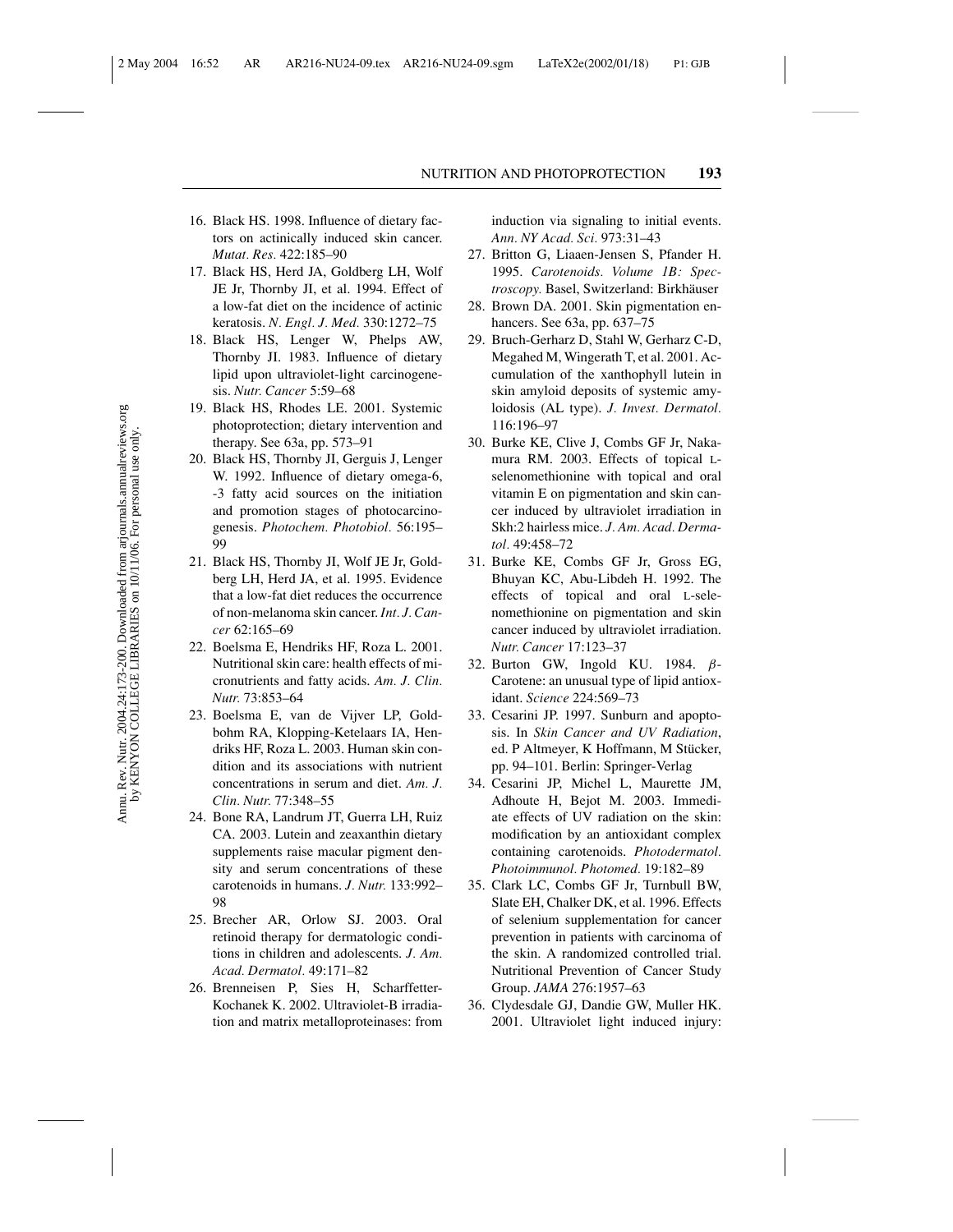immunological and inflammatory effects. *Immunol. Cell Biol.* 79:547–68

- 37. Darlington S, Williams G, Neale R, Frost C, Green A. 2003. A randomized controlled trial to assess sunscreen application and beta carotene supplementation in the prevention of solar keratoses. *Arch. Dermatol.* 139:451–55
- 38. Davies MJ. 2003. Singlet oxygenmediated damage to proteins and its consequences. *Biochem. Biophys. Res. Commun.* 305:761–70
- 39. Davies MJ, Truscott RJW. 2001. Photooxidation of proteins and its consequences. See 63a, pp. 251–75
- 40. Davies TW, Treasure FP, Welch AA, Day NE. 2002. Diet and basal cell skin cancer: results from the EPIC-Norfolk cohort. *Br. J. Dermatol.* 146:1017–22
- 41. De Rios G, Chan JT, Black HS, Rudolph AH, Knox JM. 1978. Systemic protection by antioxidants against UVL-induced erythema. *J. Invest Dermatol.* 70:123–25
- 42. Demmig-Adams B, Adams WW III. 2002. Antioxidants in photosynthesis and human nutrition. *Science* 298:2149–53
- 43. Deutsche Gesellschaft für Ernährung (DGE). 2000. *Referenzwerte für die Nahrstoffzufuhr. ¨* Frankfurt: Umschau Braus GmbH, Verlagsgesellschaft
- 44. Dreher F, Gabard B, Schwindt DA, Maibach HI. 1998. Topical melatonin in combination with vitamins E and C protects skin from ultraviolet-induced erythema: a human study in vivo. *Br. J. Dermatol.* 139:332–39
- 45. Dummer R, Maier T. 2002. UV protection and skin cancer. In*Cancers of the Skin*, ed. R Dumer, FO Nestle, G Burg, pp. 7–12. Heidelberg: Springer
- 46. Eberlein-König B, Placzek M, Przybilla B. 1998. Protective effect against sunburn of combined systemic ascorbic acid (vitamin C) and d-alpha-tocopherol (vitamin E). *J. Am. Acad. Dermatol.* 38:45–48
- 47. Eichler O, Sies H, Stahl W. 2002. Divergent optimum levels of lycopene, betacarotene and lutein protecting against

UVB irradiation in human fibroblastst. *Photochem. Photobiol.* 75:503–6

- 48. Eicker J, Kurten V, Wild S, Riss G, Goralczyk R, et al. 2003. Beta-carotene supplementation protects from photoagingassociated mitochondrial DNA mutation. *Photochem. Photobiol. Sci.* 2:655–59
- 49. Einspahr JG, Bowden GT, Alberts DS. 2003. Skin cancer chemoprevention: strategies to save our skin. *Recent Results Cancer Res.* 163:151–64
- 50. Elmets CA, Singh D, Tubesing K, Matsui M, Katiyar S, Mukhtar H. 2001. Cutaneous photoprotection from ultraviolet injury by green tea polyphenols. *J. Am. Acad. Dermatol.* 44:425–32
- 51. Elsner P, Maibach HI, eds. 2000. *Cosmeceuticals.* New York: Marcel Dekker
- 52. F'guyer S, Afaq F, Mukhtar H. 2003. Photochemoprevention of skin cancer by botanical agents. *Photodermatol. Photoimmunol. Photomed.* 19:56–72
- 53. Ferguson J. 1997. European guidelines (COLIPA) for the evaluation of sun protection factors. In *Sunscreens. Development, Regulation and Regulatory Aspects*, ed. NJ Lowe, NA Shaat, MA Pathak, pp. 513–25. New York: Marcel Dekker
- 54. Fitzpatrick TB, Pathak MA, Parrish JA, Mathews-Roth MM. 1971. Topical and sytemic approaches to photoprotection. *Proc. R. Soc. Med.* 64:861–62
- 55. Food and Nutrition Board, Institute of Medicine. 2000. *Dietary Reference Intakes for Vitamin C, Vitamin E, Selenium and Carotenoids.* Washington DC: Natl. Acad. Press
- 56. Foote CS. 1968. Mechanisms of photosensitized oxidation. There are several different types of photosensitized oxidation which may be important in biological systems. *Science* 162:963–70
- 57. Fritsch C, Bolsen K, Ruzicka T, Goerz G. 1997. Congenital erythropoietic porphyria. *J. Am. Acad. Dermatol.* 36:594– 610
- 58. Fuchs J. 1998. Potentials and limitations of the natural antioxidants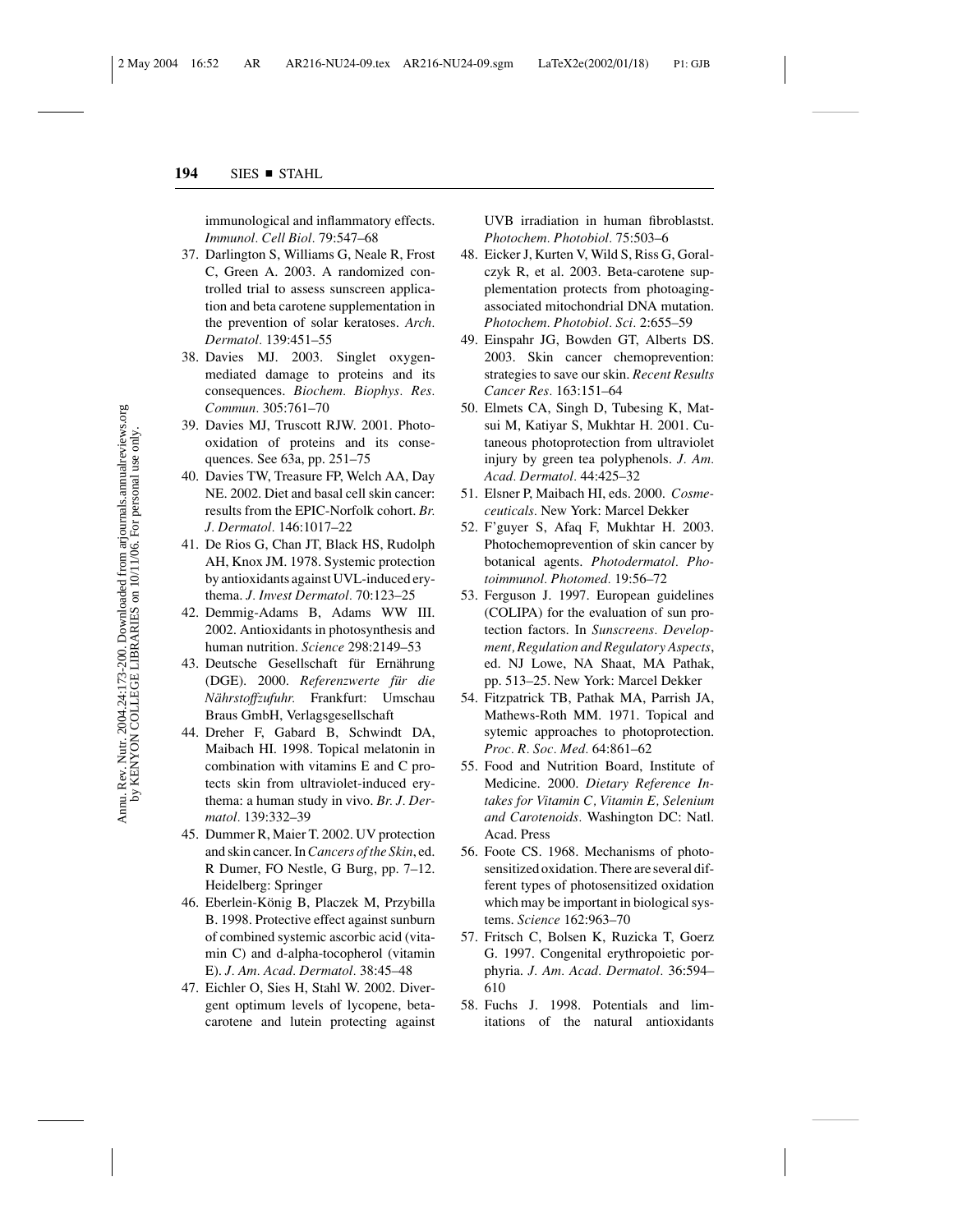RRR-alpha-tocopherol, L-ascorbic acid and β-carotene in cutaneous photoprotection. *Free Radic. Biol. Med.* 25:848– 73

- 59. Fuchs J, Kern H. 1998. Modulation of UV-light-induced skin inflammation by D-alpha-tocopherol and L-ascorbic acid: a clinical study using solar simulated radiation. *Free Radic. Biol. Med.* 25:1006– 12
- 60. Fuchs J, Weber S, Podda M, Groth N, Herrling T, et al. 2003. HPLC analysis of vitamin E isoforms in human epidermis: correlation with minimal erythema dose and free radical scavenging activity. *Free Radic. Biol. Med.* 34:330–36
- 61. Fuller KE, Casparian JM. 2001. Vitamin D: balancing cutaneous and systemic considerations. *South. Med. J.* 94:58–64
- 62. Garmyn M, Ribaya-Mercado JD, Russell RM, Bhawan J, Gilchrest BA. 1995. Effect of beta-carotene supplementation on the human sunburn reaction. *Exp. Dermatol.* 4:104–11
- 63. German JB, Walzem RL. 2000. The health benefits of wine. *Annu. Rev. Nutr.* 20:561– 93
- 63a. Giacomoni PU, ed. 2001. *Sun Protection in Man*. Amsterdam: Elsevier
- 64. Girotti AW. 2001. Lipid photooxidative damage in biological membranes: reaction mechanisms, cytotoxic consequences, and defense strategies. See 63a, pp. 231–50
- 65. Godar DE. 2001. UV doses of American children and adolescents. *Photochem. Photobiol.* 74:787–93
- 66. Godar DE, Urbach F, Gasparro FP, van der Leun JC. 2003. UV doses of young adults. *Photochem. Photobiol.* 77:453–57
- 67. Godar DE, Wengraitis SP, Shreffler J, Sliney DH. 2001. UV doses of Americans. *Photochem. Photobiol.* 73:621–29
- 68. Gollnick HPM, Hopfenmüller W, Hemmes C, Chun SC, Schmid C, et al. 1996. Systemic beta carotene plus topical UV-sunscreen are an optimal protection against harmful effects of natural UV-

sunlight: results of the Berlin-Eilath study. *Eur. J. Dermatol.* 6:200–5

- 69. Gonzalez S, Astner S, An W, Goukassian D, Pathak MA. 2003. Dietary lutein/zeaxanthin decreases ultraviolet Binduced epidermal hyperproliferation and acute inflammation in hairless mice. *J. Invest. Dermatol.* 121:399–405
- 70. Gould JW, Mercurio MG, Elmets CA. 1995. Cutaneous photosensitivity diseases induced by exogenous agents. *J. Am. Acad. Dermatol.* 33:551–73
- 71. Green A, Williams G, Neale R, Hart V, Leslie D, et al. 1999. Daily sunscreen application and betacarotene supplementation in prevention of basal-cell and squamous-cell carcinomas of the skin: a randomised controlled trial. *Lancet* 354:723–29
- 72. Greenberg ER, Baron JA, Stukel TA, Stevens MM, Mandel JS, et al. 1990. A clinical trial of beta carotene to prevent basal-cell and squamous-cell cancers of the skin. The Skin Cancer Prevention Study Group. *N. Engl. J. Med.* 323:789– 95
- 73. Grether-Beck S, Olaizola-Horn S, Schmitt H, Grewe M, Jahnke A, et al. 1996. Activation of transcription factor AP-2 mediates UVA radia. *Proc. Natl. Acad. Sci. USA* 93:14586–91
- 74. Greul AK, Grundmann JU, Heinrich F, Pfitzner I, Bernhardt J, et al. 2002. Photoprotection of UV-irradiated human skin: an antioxidative combination of vitamins E and C, carotenoids, selenium and proanthocyanidins. *Skin Pharmacol. Appl. Skin Physiol.* 15:307–15
- 75. Griffin ME, Bourget TD. 1997. Sun protection factor determination in the United States. In *Sunscreens. Development, Regulation and Regulatory Aspects*, ed. NJ Lowe, NA Shaat, MA Pathak, pp. 499– 512. New York: Marcel Dekker
- 76. Hakim IA, Harris RB, Ritenbaugh C. 2000. Fat intake and risk of squamous cell carcinoma of the skin. *Nutr. Cancer* 36:155–62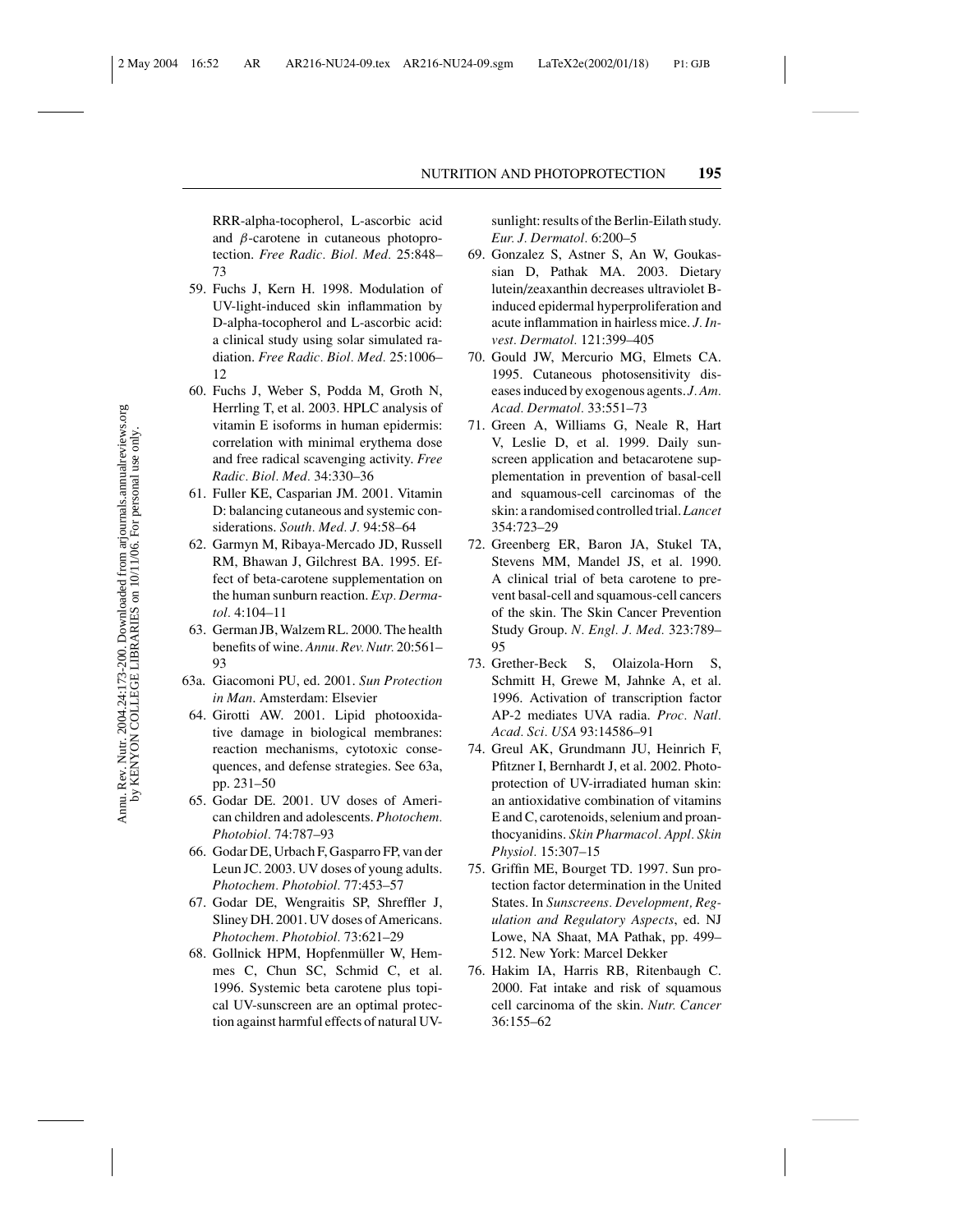- 77. Hammerstone JF, Lazarus SA, Mitchell AE, Rucker R, Schmitz HH. 1999. Identification of procyanidins in cocoa (*Theobroma cacao*) and chocolate using high-performance liquid chromatography/mass spectrometry. *J. Agric. Food Chem.* 47:490–96
- 78. Haralampus-Grynaviski N, Ransom C, Ye T, Rozanowska M, Wrona M, et al. 2002. Photogeneration and quenching of reactive oxygen species by urocanic acid. *J. Am. Chem. Soc.* 124:3461–68
- 79. Hata TR, Scholz TA, Ermakov IV, Mc-Clane RW, Khachik F, et al. 2000. Noninvasive raman spectroscopic detection of carotenoids in human skin. *J. Invest. Dermatol.* 115:441–48
- 80. Heinrich U, Gartner C, Wiebusch M, Eichler O, Sies H, et al. 2003. Supplementation with beta-carotene or a similar amount of mixed carotenoids protects humans from UV-induced erythema. *J. Nutr.* 133:98–101
- 81. Holick MF. 1996. Vitamin D and bone health. *J. Nutr.* 126:1159–64S
- 82. International Agency for Research on Cancer. 1999. *IARC Handbooks of Cancer Prevention*. *Retinoids. Vol. 4.* Lyon, France: IARC
- 83. Jaax S, Scott LW, Wolf JE Jr, Thornby JI, Black HS. 1997. General guidelines for a low-fat diet effective in the management and prevention of nonmelanoma skin cancer. *Nutr. Cancer* 27:150–56
- 84. Jackson MJ, McArdle F, Storey A, Jones SA, McArdle A, Rhodes LE. 2002. Effects of micronutrient supplements on u.v.-induced skin damage.*Proc. Nutr. Soc.* 61:187–89
- 85. Katiyar SK. 2003. Skin photoprotection by green tea: antioxidant and immunomodulatory effects. *Curr. Drug Targets Immun. Endocr. Metabol. Disord.* 3:234–42
- 86. Katiyar SK, Afaq F, Perez A, Mukhtar H. 2001. Green tea polyphenol (−) epigallocatechin-3-gallate treatment of human skin inhibits ultraviolet radiation-

induced oxidative stress. *Carcinogenesis* 22:287–94

- 87. Katiyar SK, Korman NJ, Mukhtar H, Agarwal R. 1997. Protective effects of silymarin against photocarcinogenesis in a mouse skin model. *J. Natl. Cancer Inst.* 89:556–66
- 88. Katiyar SK, Perez A, Mukhtar H. 2000. Green tea polyphenol treatment to human skin prevents formation of ultraviolet light B-induced pyrimidine dimers in DNA. *Clin. Cancer Res.* 6:3864–69
- 89. Khachik F, Spangler CJ, Smith JC, Canfield LM, Steck A, Pfander H. 1997. Identification, quantification, and relative concentrations of carotenoids and their metabolites in human milk and serum. *Anal. Chem.* 69:1873–81
- 90. Kim J, Hwang JS, Cho YK, Han Y, Jeon YJ, Yang KH. 2001. Protective effects of (−)-epigallocatechin-3-gallate on UVAand UVB-induced skin damage. *Skin Pharmacol. Appl. Skin Physiol.* 14:11–19
- 91. Klotz LO, Holbrook NJ, Sies H. 2001. UVA and singlet oxygen as inducers of cutaneous signaling events. *Curr. Probl. Dermatol.* 29:95–113
- 92. Klotz LO, Kroncke KD, Buchczyk DP, Sies H. 2003. Role of copper, zinc, selenium and tellurium in the cellular defense against oxidative and nitrosative stress. *J. Nutr.* 133:1448–51S
- 93. Krutmann J. 2001. New developments in photoprotection of human skin. *Skin Pharmacol. Appl. Skin Physiol.* 14:401– 7
- 94. Kulms D, Schwarz T. 2000. Molecular mechanisms of UV-induced apoptosis. *Photodermatol. Photoimmunol. Photomed.* 16:195–201
- 95. Kune GA, Bannerman S, Field B, Watson LF, Cleland H, et al. 1992. Diet, alcohol, smoking, serum beta-carotene, and vitamin A in male nonmelanocytic skin cancer patients and controls. *Nutr. Cancer* 18:237–44
- 96. Lee J, Jiang S, Levine N, Watson RR. 2000. Carotenoid supplementation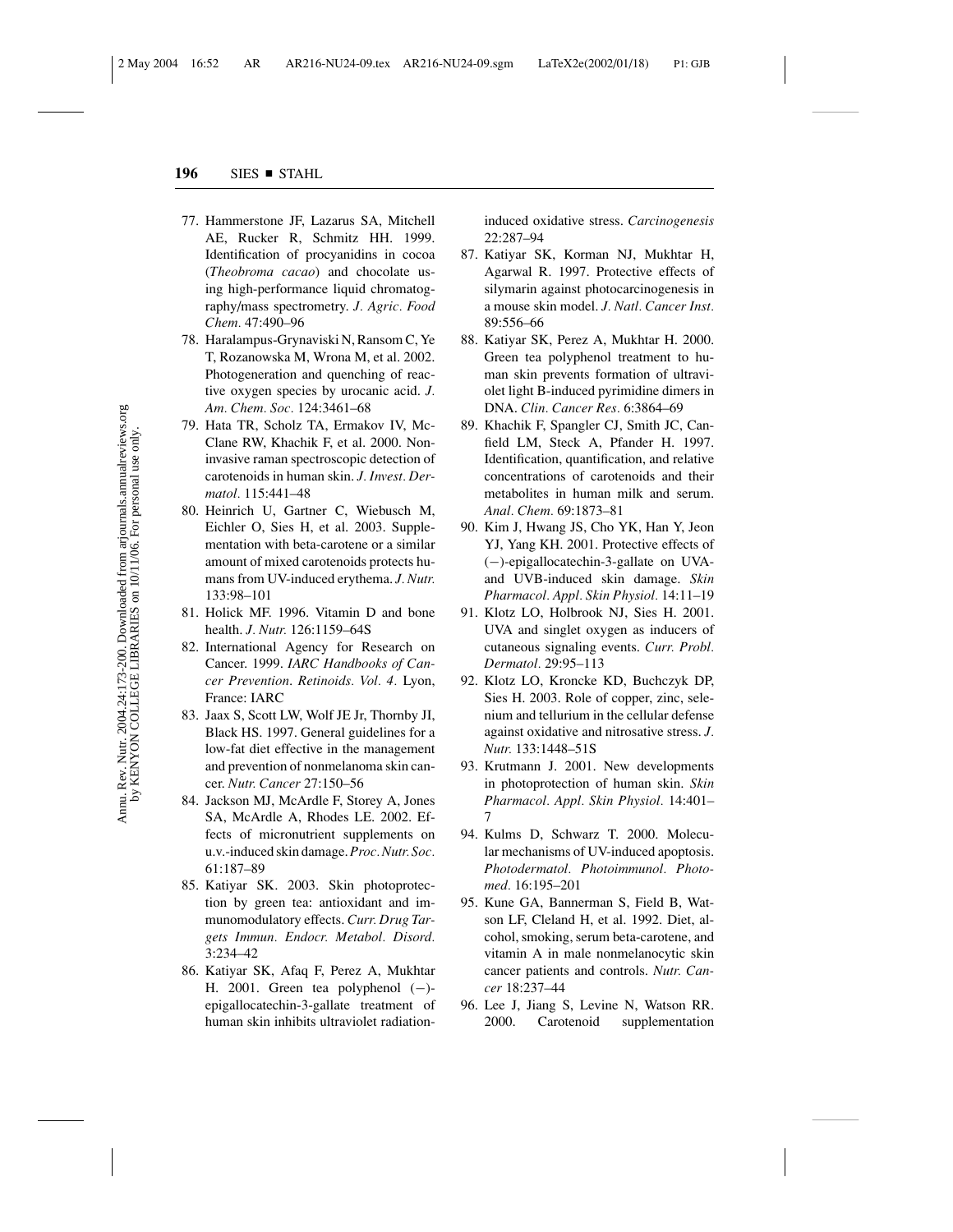reduces erythema in human skin after simulated solar radiation exposure. *Proc. Soc. Exp. Biol. Med.* 223:170–74

- 97. Lin JY, Selim MA, Shea CR, Grichnik JM, Omar MM, et al. 2003. UV photoprotection by combination topical antioxidants vitamin C and vitamin E. *J. Am. Acad. Dermatol.* 48:866–74
- 98. Linden KG, Carpenter PM, McLaren CE, Barr RJ, Hite P, et al. 2003. Chemoprevention of nonmelanoma skin cancer: experience with a polyphenol from green tea. *Recent Results Cancer Res.* 163:165– 71
- 99. Lowe GM, Vlismas K, Young AJ. 2003. Carotenoids as prooxidants? *Mol. Aspects Med.* 24:363–69
- 100. Mathews-Roth MM. 1986. Systemic photoprotection. *Dermatol. Clin.* 4:335– 39
- 101. Mathews-Roth MM. 1993. Carotenoids in erythropoietic protoporphyria and other photosensitivity diseases. *Ann. NY Acad. Sci.* 691:127–38
- 102. Mathews-Roth MM, Pathak MA, Parrish JA, Fitzpatrick TB, Kass EH, et al. 1972. A clinical trial of the effects of oral betacarotene on the responses of human skin to solar radiation. *J. Invest. Dermatol.* 59: 349–53
- 103. McArdle F, Rhodes LE, Parslew R, Jack CI, Friedmann PS, Jackson MJ. 2002. UVR-induced oxidative stress in human skin in vivo: effects of oral vitamin C supplementation. *Free Radic. Biol. Med.* 33:1355–62
- 104. McVean M, Liebler DC. 1999. Prevention of DNA photodamage by vitamin E compounds and sunscreens: roles of ultraviolet absorbance and cellular uptake. *Mol. Carcinog.* 24:169–76
- 105. Micozzi MS, Brown ED, Taylor PR, Wolfe E. 1988. Carotenodermia in men with elevated carotenoid intake from foods and beta-carotene supplements.*Am. J. Clin. Nutr.* 48:1061–64
- 106. Moan J, Dahlback A, Setlow RB. 1999. Epidemiological support for an hypothe-

sis for melanoma induction indicating a role for UVA radiation. *Photochem. Photobiol.* 70:243–47

- 107. Moloney FJ, Collins S, Murphy GM. 2002. Sunscreens: safety, efficacy and appropriate use. *Am. J. Clin. Dermatol.* 3:185–91
- 108. Mukhtar H. 2003. Eat plenty of green leafy vegetables for photoprotection: emerging evidence. *J. Invest. Dermatol.* 121:viii
- 109. Nguyen BC, Kochevar IE. 2003. Influence of hydration on dihydroxyacetoneinduced pigmentation of stratum corneum. *J. Invest. Dermatol.* 120:655–61
- 110. Nomura M, Ma WY, Huang C, Yang CS, Bowden GT, et al. 2000. Inhibition of ultraviolet B-induced AP-1 activation by theaflavins from black tea. *Mol. Carcinog.* 28:148–55
- 111. Ohanian J, Ohanian V. 2001. Sphingolipids in mammalian cell signalling. *Cell Mol. Life Sci.* 58:2053–68
- 112. Olson JA, Krinsky NI. 1995. Introduction: the colorful fascinating world of the carotenoids: important physiologic modulators. *FASEB J.* 9:1547–50
- 113. Omenn GS, Goodman GE, Thornquist MD, Balmes J, Cullen MR, et al. 1996. Risk factors for lung cancer and for intervention effects in CARET, the betacarotene and retinol efficacy trial. *J. Natl. Cancer Inst.* 88:1550–59
- 114. Orentreich D, Leone A-S, Arpino G, Burack H. 2001. Sunscreens: practical applications. See 63a, pp. 535–59
- 115. Ortonne JP. 2002. Photoprotective properties of skin melanin. *Br. J. Dermatol.* 146(Suppl. 61):7–10
- 116. Packer L, Valacchi G. 2002. Antioxidants and the response of skin to oxidative stress: vitamin E as a key indicator. *Skin Pharmacol. Appl. Skin Physiol.* 15:282– 90
- 117. Palozza P, Serini S, Di Nicuolo F, Piccioni E, Calviello G. 2003. Prooxidant effects of beta-carotene in cultured cells. *Mol. Aspects Med.* 24:353–62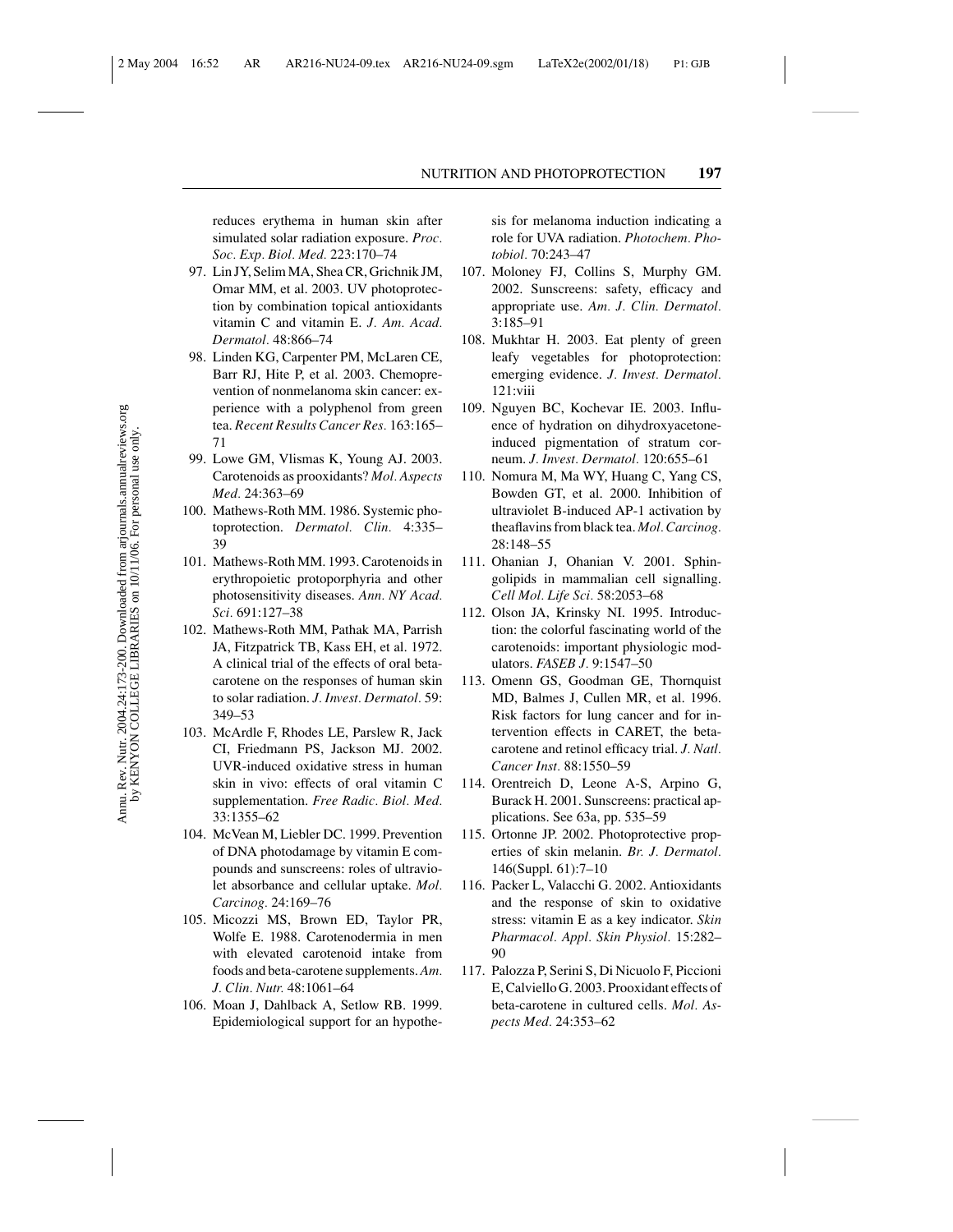- 118. Peng Y-M, Peng Y-S, Lin Y. 1993. A nonsaponfication method for the determination of carotenoids, retinoids, and tocopherols in solid human tissues. *Cancer Epidemiol. Biomark. Prev.* 2:139–44
- 119. Peng Y-M, Peng Y-S, Lin Y, Moon T, Baier M. 1993. Micronutrient concentratiens in paired skin and plasma of patients with actinic keratoses: effect of prolonged retinol supplementation. *Cancer Epidemiol. Biomark. Prev.* 2:145–50
- 120. Perez-Galvez A, Martin HD, Sies H, Stahl W. 2003. Incorporation of carotenoids from paprika oleoresin into human chylomicrons. *Br. J. Nutr.* 89:787–93
- 121. Pinnell SR. 2003. Cutaneous photodamage, oxidative stress, and topical antioxidant protection. *J. Am. Acad. Dermatol.* 48:1–19
- 122. Proteggente AR, Pannala AS, Paganga G, Van Buren L, Wagner E, et al. 2002. The antioxidant activity of regularly consumed fruit and vegetables reflects their phenolic and vitamin C composition. *Free Radic. Res.* 36:217–33
- 123. Rafferty TS, McKenzie RC, Hunter JA, Howie AF, Arthur JR, et al. 1998. Differential expression of selenoproteins by human skin cells and protection by selenium from UVB-radiation-induced cell death. *Biochem. J.* 332(Pt. 1):231–36
- 124. Ravanat J-L, Douki T, Cadet J. 2001. UV damage to nucleic acid components. See 63a, pp. 207–30
- 125. Rhodes LE, Belgi G, Parslew R, McLoughlin L, Clough GF, Friedmann PS. 2001. Ultraviolet-B-induced erythema is mediated by nitric oxide and prostaglandin E2 in combination. *J. Invest. Dermatol.* 117:880–85
- 126. Rhodes LE, Diffey BL. 1995. Quantitative assessment of sunscreen application technique by in vivo fluorescence spectroscopy. *J. Soc. Cosmet. Chem.* 47:109– 15
- 127. Rhodes LE, Durham BH, Fraser WD, Friedmann PS. 1995. Dietary fish oil reduces basal and ultraviolet B-generated

PGE2 levels in skin and increases the threshold to provocation of polymorphic light eruption. *J. Invest. Dermatol.* 105:532–35

- 128. Rhodes LE, O'Farrell S, Jackson MJ, Friedmann PS. 1994. Dietary fish-oil supplementation in humans reduces UVBerythemal sensitivity but increases epidermal lipid peroxidation. *J. Invest. Dermatol.* 103:151–54
- 129. Rhodes LE, Shahbakhti H, Azurdia RM, Moison RM, Steenwinkel MJ, et al. 2003. Effect of eicosapentaenoic acid, an omega-3 polyunsaturated fatty acid, on UVR-related cancer risk in humans. An assessment of early genotoxic markers. *Carcinogenesis* 24:919–25
- 130. Rice-Evans CA, Miller NJ, Paganga G. 1996. Structure-antioxidant activity relationships of flavonoids and phenolic acids. *Free Radic. Biol. Med.* 20:933–56
- 131. Rice-Evans CA, Packer L. 1998. *Flavonoids in Health and Disease*. New York: Marcel Dekker
- 132. Richard G. 2000. Connexins: a connection with the skin. *Exp. Dermatol.* 9:77–96
- 133. Rietveld A, Wiseman S. 2003. Antioxidant effects of tea: evidence from human clinical trials. *J. Nutr.* 133:3285–92S
- 134. Romero-Graillet C, Aberdam E, Biagoli N, Massabni W, Ortonne JP, Ballotti R. 1996. Ultraviolet B radiation acts through the nitric oxide and cGMP signal transduction pathway to stimulate melanogenesis in human melanocytes. *J. Biol. Chem.* 271:28052–56
- 135. Ross JA, Kasum CM. 2002. Dietary flavonoids: bioavailability, metabolic effects, and safety. *Annu. Rev. Nutr.* 22:19– 34
- 136. Sadik CD, Sies H, Schewe T. 2003. Inhibition of 15-lipoxygenases by flavonoids: structure-activity relations and mode of action. *Biochem. Pharmacol.* 65:773–81
- 137. Saurat JH. 2001. Skin, sun, and vitamin A: from aging to cancer. *J. Dermatol.* 28:595–98
- 138. Scharffetter-Kochanek K, Wlaschek M,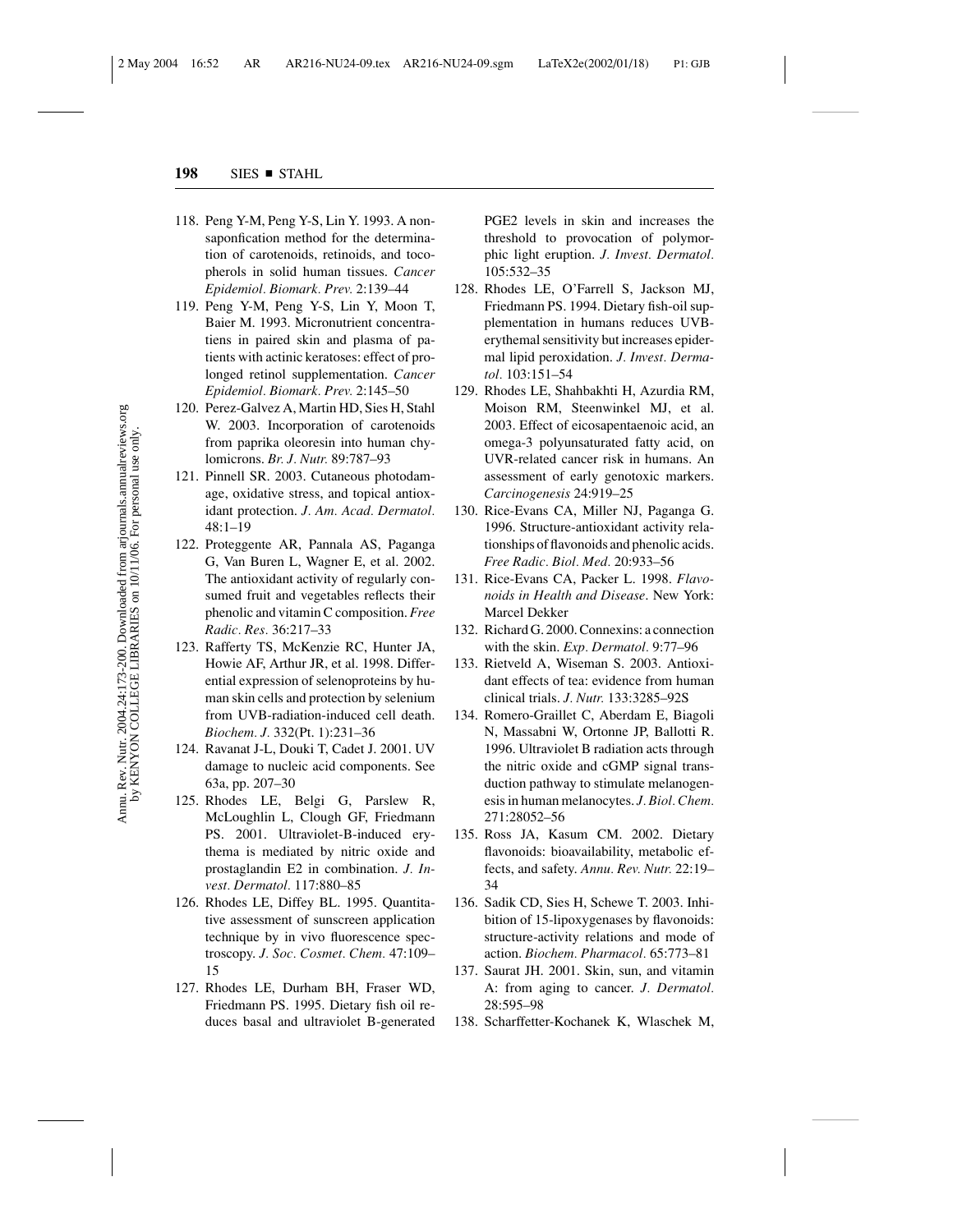Briviba K, Sies H. 1993. Singlet oxygen induces collagenase expression in human skin fibroblasts. *FEBS Lett.* 331:304–6

- 139. Schroeder P, Klotz LO, Sies H. 2003. Amphiphilic properties of (−)-epicatechin and their significance for protection of cells against peroxynitrite. *Biochem. Biophys. Res. Commun.* 307:69–73
- 140. Shindo Y, Witt E, Han D, Epstein W, Packer L. 1994. Enzymic and nonenzymic antioxidants in epidermis and dermis of human skin. *J. Invest Dermatol.* 102:122–24
- 141. Shisler JL, Senkevich TG, Berry MJ, Moss B. 1998. Ultraviolet-induced cell death blocked by a selenoprotein from a human dermatotropic poxvirus. *Science* 279:102–5
- 142. Sies H. 1993. Strategies of antioxidant defense. *Eur. J. Biochem.* 215:213–19
- 143. Stahl W, Heinrich U, Jungmann H, Sies H, Tronnier H. 2000. Carotenoids and carotenoids plus vitamin E protect against ultraviolet light-induced erythema in humans. *Am. J. Clin. Nutr.* 71:795– 98
- 144. Stahl W, Heinrich U, Jungmann H, von Laar J, Schietzel M, et al. 1998. Increased dermal carotenoid levels assessed by noninvasive reflection spectrophotometry correlate with serum levels in women ingesting Betatene. *J. Nutr.* 128: 903–7
- 145. Stahl W, Heinrich U, Wiseman S, Eichler O, Sies H, Tronnier H. 2001. Dietary tomato paste protects against ultraviolet light-induced erythema in humans. *J. Nutr.* 131:1449–51
- 146. Stahl W, Nicolai S, Briviba K, Hanusch M, Broszeit G, et al. 1997. Biological activities of natural and synthetic carotenoids: induction of gap junctional communication and singlet oxygen quenching. *Carcinogenesis* 18:89–92
- 147. Stahl W, Sies H. 1997. Antioxidant defense: vitamins E and C and carotenoids. *Diabetes* 46:S14–18
- 148. Stahl W, Sies H. 2001. Protection against

solar radiation—protective properties of antioxidants. See 63a, pp. 561–72

- 149. Stahl W, Sies H. 2003. Antioxidant activity of carotenoids. *Mol. Aspects Med.* 24:345–51
- 150. Stahl W, Sundquist AR, Hanusch M, Schwarz W, Sies H. 1993. Separation of  $\beta$ -carotene and lycopene geometrical isomers in biological samples. *Clin. Chem.* 39:810–14
- 151. Stahl W, van den Berg H, Arthur J, Bast A, Dainty J, et al. 2002. Bioavailability and metabolism. *Mol. Aspects Med.* 23:39– 100
- 152. Stahl W, von Laar J, Martin HD, Emmerich T, Sies H. 2000. Stimulation of gap junctional communication: comparison of acyclo-retinoic acid and lycopene. *Arch. Biochem. Biophys.* 373:271–74
- 153. Suschek CV, Schroeder P, Aust O, Sies H, Mahotka C, et al. 2003. The presence of nitrite during UVA irradiation protects from apoptosis.*FASEB J.* 17(15):2342–44
- 154. Teicher VB, Kucharski N, Martin HD, van der Saag P, Sies H, Stahl W. 1999. Biological activities of apo-canthaxanthinois acids related to gap junctional communication. *Arch. Biochem. Biophys.* 365:150– 55
- 155. Thiele J, Dreher F, Packer L. 2000. Antioxidant defense systems in skin. In *Cosmeceuticals*, ed. P Elsner, H Maibach, pp. 145–87. New York: Marcel Dekker
- 156. Thiele JJ. 2001. Oxidative targets in the stratum corneum. A new basis for antioxidative strategies. *Skin Pharmacol. Appl. Skin Physiol.* 14(Suppl. 1):87–91
- 157. Thiele JJ, Schroeter C, Hsieh SN, Podda M, Packer L. 2001. The antioxidant network of the stratum corneum. *Curr. Probl. Dermatol.* 29:26–42
- 158. Thiele JJ, Traber MG, Packer L. 1998. Depletion of human stratum corneum vitamin E: an early and sensitive in vivo marker of UV induced photo-oxidation. *J. Invest. Dermatol.* 110:756–61
- 159. Thiele JJ, Weber SU, Packer L. 1999. Sebaceous gland secretion is a major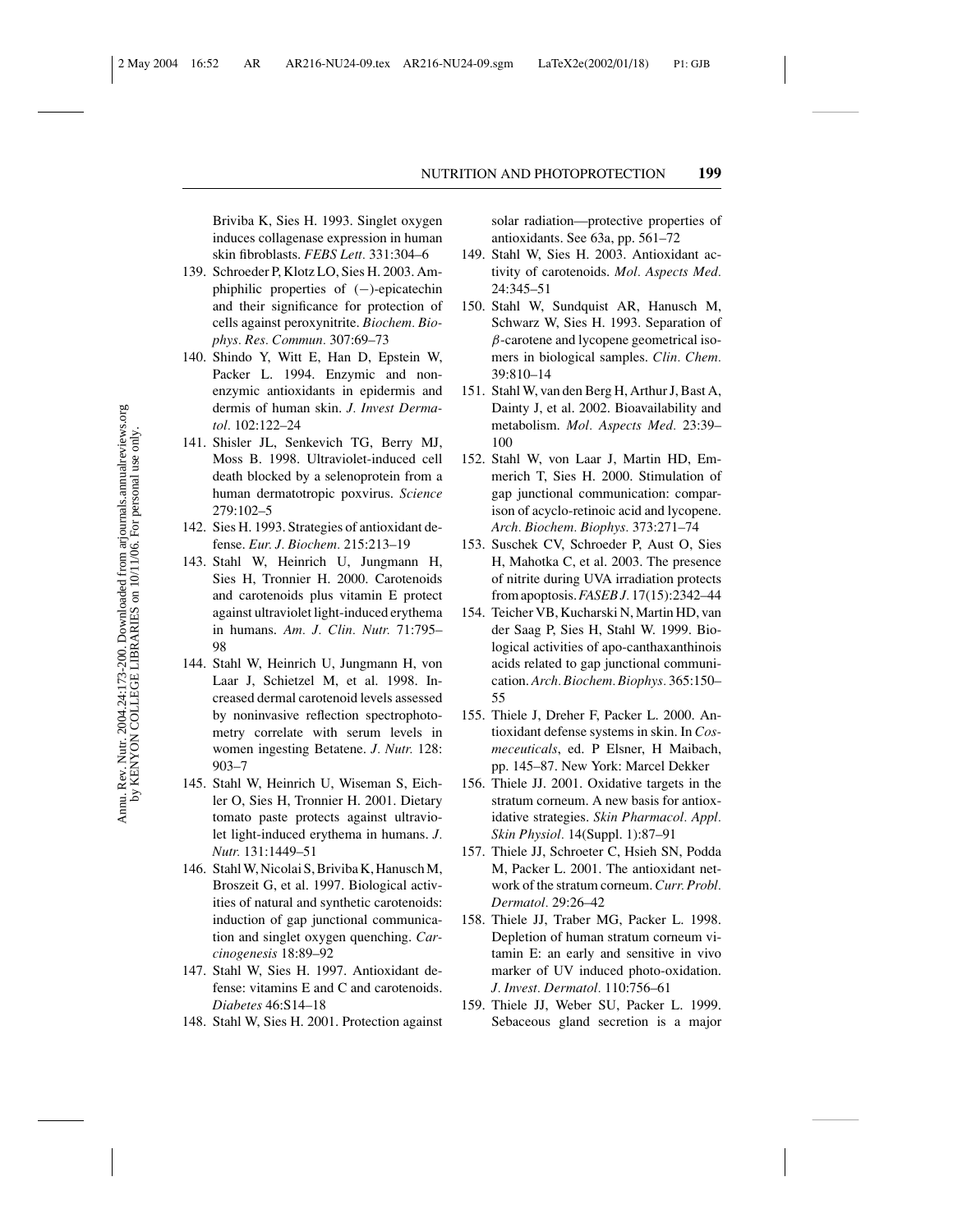physiologic route of vitamin E delivery to skin. *J. Invest. Dermatol.* 113:1006–10

- 160. Traber MG, Sies H. 1996. Vitamin E in humans: demand and delivery. *Annu. Rev. Nutr.* 16:321–47
- 161. van Dam RM, Huang Z, Giovannucci E, Rimm EB, Hunter DJ, et al. 2000. Diet and basal cell carcinoma of the skin in a prospective cohort of men. *Am. J. Clin. Nutr.* 71:135–41
- 162. Vayalil PK, Elmets CA, Katiyar SK. 2003. Treatment of green tea polyphenols in hydrophilic cream prevents UVB-induced oxidation of lipids and proteins, depletion of antioxidant enzymes and phosphorylation of MAPK proteins in SKH-1 hairless mouse skin. *Carcinogenesis* 24:927–36
- 163. Vita JA. 2003. Tea consumption and cardiovascular disease: effects on endothelial function. *J. Nutr.* 133:3293–97S
- 164. von Laar J, Stahl W, Bolsen K, Goerz G, Sies H. 1996. β-Carotene serum levels in patients with erythropoietic protoporphyria on treatment with the synthetic alltrans isomer or a natural isomer mixture of β-carotene. *J. Photochem. Photobiol. B: Biol.* 33:157–62
- 165. Wang X-D, Liu C, Bronson RT, Smith DE, Krinsky NI, Russell RM. 1999. Retinoid signaling and activator protein-1 expression in ferrets given  $\beta$ -carotene supplements and exposed to tobacco smoke. *J. Natl. Cancer Inst.* 91:60–66
- 166. Wang XD, Russell RM. 1999. Procarcinogenic and anticarcinogenic effects of betacarotene. *Nutr. Rev.* 57:263–72
- 167. Wang ZY, Agarwal R, Bickers DR, Mukhtar H. 1991. Protection against ultraviolet B radiation-induced photocarcinogenesis in hairless mice by green tea

polyphenols. *Carcinogenesis* 12:1527– 30

- 168. Wefers H, Sies H. 1988. The protection by ascorbate and glutathione against microsomal lipid peroxidation is dependent on vitamin E. *Eur. J. Biochem.* 174:353–57
- 169. Wenk J, Brenneisen P, Meewes C, Wlaschek M, Peters T, et al. 2001. UVinduced oxidative stress and photoaging. *Curr. Probl. Dermatol.* 29:83–94
- 170. Werninghaus K, Meydani M, Bhawan J, Margolis R, Blumberg JB, Gilchrest BA. 1994. Evaluation of the photoprotective effect of oral vitamin E supplementation. *Arch. Dermatol.* 130:1257–61
- 171. Wingerath T, Sies H, Stahl W. 1998. Xanthophyll esters in human skin. *Arch. Biochem. Biophys.* 355:271–74
- 172. Wlaschek M, Tantcheva-Poor I, Naderi L, Ma W, Schneider LA, et al. 2001. Solar UV irradiation and dermal photoaging. *J. Photochem. Photobiol. B* 63:41–51
- 173. Wolf C, Steiner A, Hönigsmann H. 1988. Do oral carotenoids protect human skin against ultraviolet erythema, psoralen phototoxicity, and ultravioletinduced DNA damage? *J. Invest. Dermatol.* 90:55–57
- 174. Wolf P, Young A. 2001. Photoprotection. In *Dermatological Phototherapy and Photodiagnostic Methods*, ed. J Krutmann, H Hönigsmann, CA Elmets, PR Bergstresser, pp. 303–26. Berlin: Springer-Verlag
- 175. Yeum KJ, Russell RM. 2002. Carotenoid bioavailability and bioconversion. *Annu. Rev. Nutr.* 22:483–504
- 176. Young AR, Sheehan JM. 2001. UVinduced pigmentation in human skin. See 63a, pp. 357–75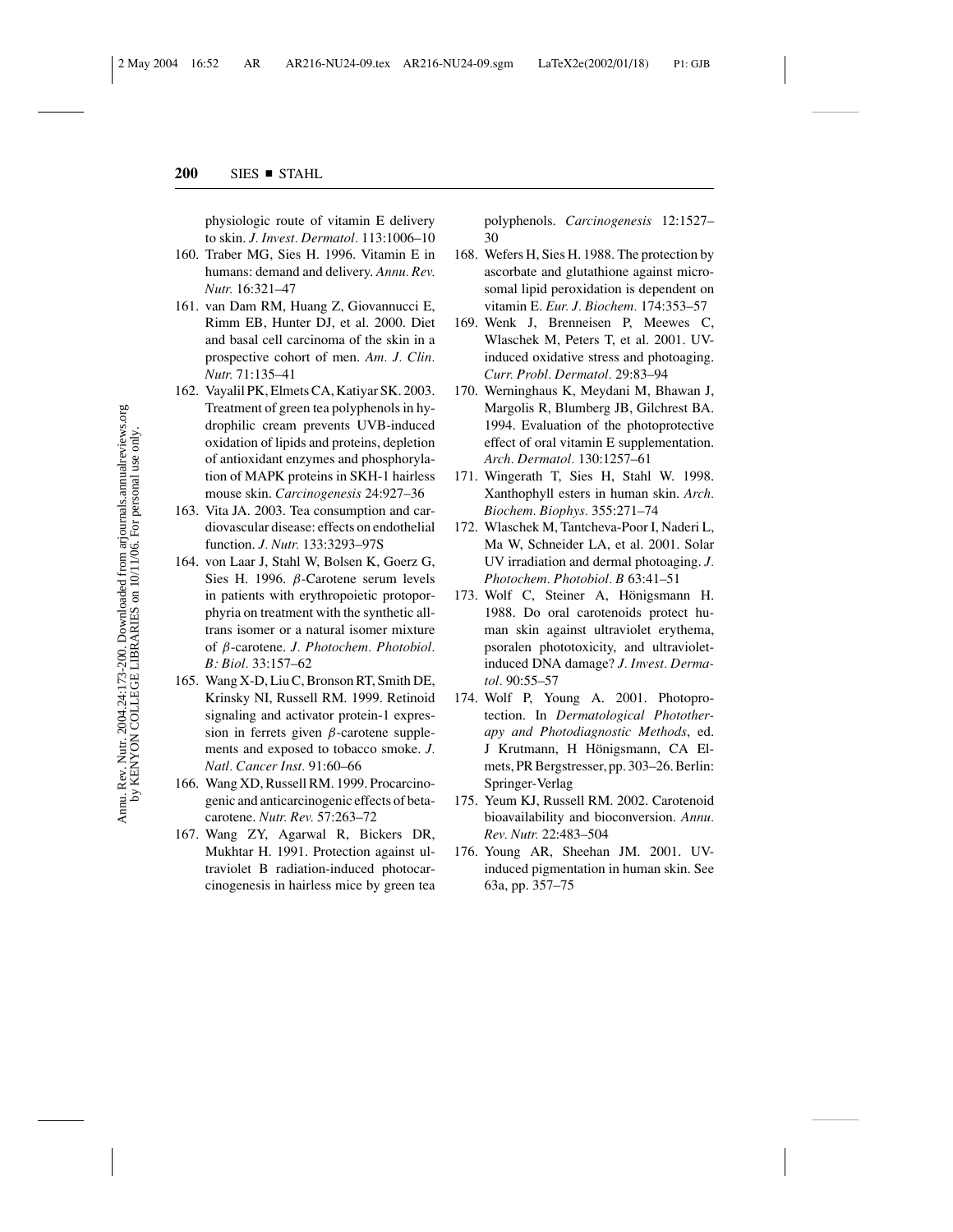# **CONTENTS**

| FRONTISPIECE-Donald B. McCormick                                                                                                                 | xiv          |
|--------------------------------------------------------------------------------------------------------------------------------------------------|--------------|
| ON BECOMING A NUTRITIONAL BIOCHEMIST, Donald B. McCormick                                                                                        | $\mathbf{1}$ |
| CALCIUM AND BONE MINERAL METABOLISM IN CHILDREN WITH<br>CHRONIC ILLNESSES, S.A. Abrams and K.O. O'Brien                                          | 13           |
| ISOFLAVONES IN SOY INFANT FORMULA: A REVIEW OF EVIDENCE FOR<br>ENDOCRINE AND OTHER ACTIVITY IN INFANTS, Aimin Chen and<br>Walter J. Rogan        | 33           |
| MOLECULAR ASPECTS OF ALCOHOL METABOLISM: TRANSCRIPTION<br>FACTORS INVOLVED IN EARLY ETHANOL-INDUCED LIVER INJURY,<br>Laura E. Nagy               | 55           |
| DEVELOPMENTAL ASPECTS AND FACTORS INFLUENCING THE<br>SYNTHESIS AND STATUS OF ASCORBIC ACID IN THE PIG,<br>D.C. Mahan, S. Ching, and K. Dabrowski | 79           |
| NEW INSIGHTS INTO ERYTHROPOIESIS: THE ROLES OF FOLATE,<br>VITAMIN B <sub>12</sub> , AND IRON, Mark J. Koury and Prem Ponka                       | 105          |
| THE CRITICAL ROLE OF THE MELANOCORTIN SYSTEM IN THE<br>CONTROL OF ENERGY BALANCE, Randy J. Seeley, Deborah L. Drazen,<br>and Deborah J. Clegg    | 133          |
| MAMMALIAN ZINC TRANSPORTERS, Juan P. Liuzzi and Robert J. Cousins                                                                                | 151          |
| NUTRITIONAL PROTECTION AGAINST SKIN DAMAGE FROM SUNLIGHT,<br><b>Helmut Sies and Wilhelm Stahl</b>                                                | 173          |
| RETINOIC ACID RECEPTORS AND CANCERS, Dianne Robert Soprano,<br>Pu Qin, and Kenneth J. Soprano                                                    | 201          |
| NUTRITION AND CANCER PREVENTION: A MULTIDISCIPLINARY<br>PERSPECTIVE ON HUMAN TRIALS, M.R. Forman, S.D. Hursting,                                 |              |
| A. Umar, and J.C. Barrett                                                                                                                        | 223          |
| ZINC AND THE RISK FOR INFECTIOUS DISEASE, Christa Fischer Walker<br>and Robert E. Black                                                          | 255          |
| REPROGRAMMING OF THE IMMUNE SYSTEM DURING ZINC<br>DEFICIENCY, Pamela J. Fraker and Louis E. King                                                 | 277          |